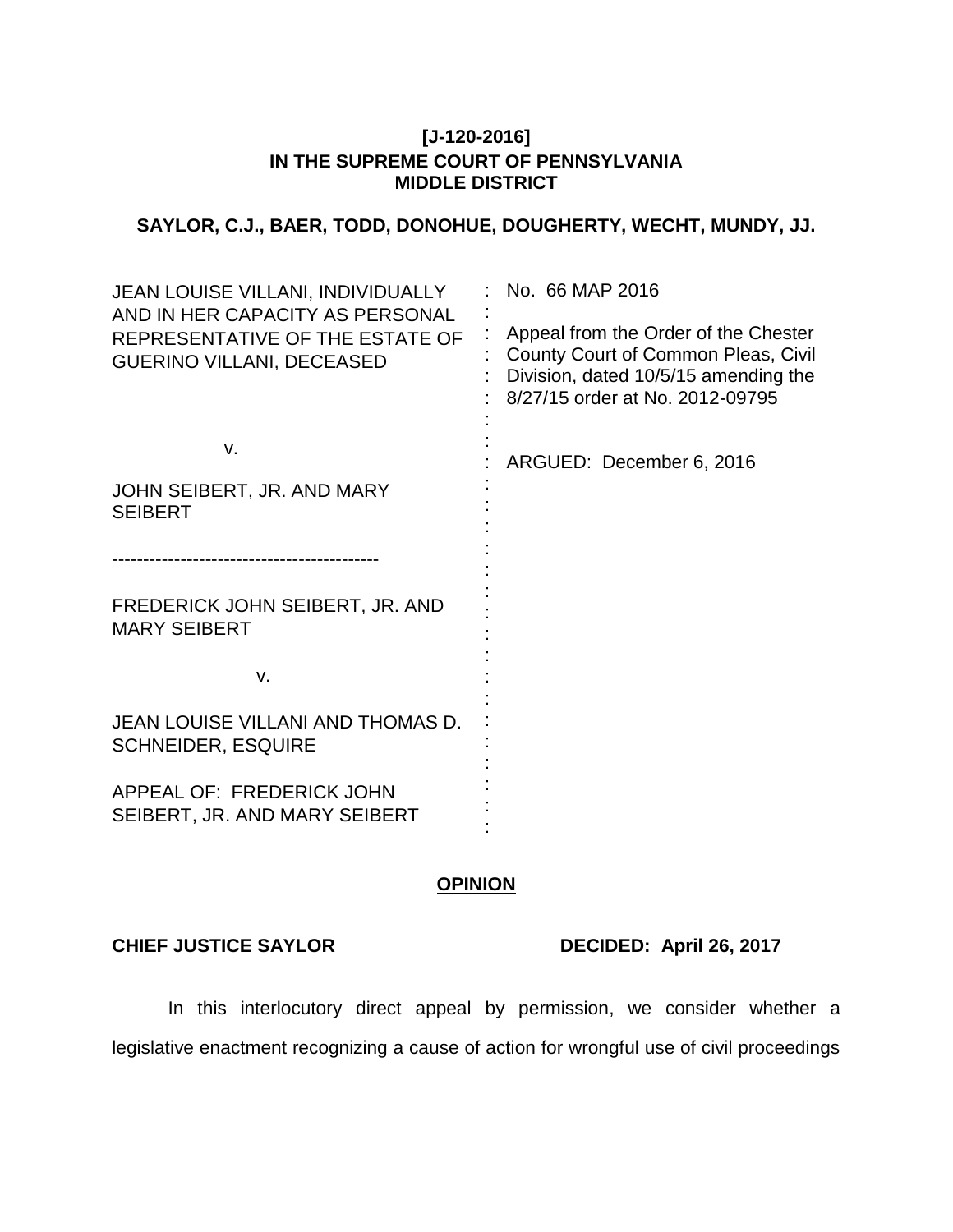infringes upon this Court"s constitutionally prescribed power to regulate the practice of law, insofar as such wrongful-use actions may be advanced against attorneys.

The underlying litigation arose out of a land-ownership dispute between Jean Louse Villani, who was a co-plaintiff with her late husband until his death, and defendants John Seibert, Jr. and his mother, Mary Seibert ("Appellants"). Appellants prevailed in both an initial quiet title action and ensuing ejectment proceedings. During the course of this dispute, the Villanis were represented by Thomas D. Schneider, Esquire ("Appellee").

Subsequently, Appellants notified Mrs. Villani and Appellee that they intended to pursue a lawsuit for wrongful use of civil proceedings based upon Mrs. Villani"s and Appellee"s invocation of the judicial process to raise purportedly groundless claims. In November 2012, Mrs. Villani countered by commencing her own action seeking a judicial declaration vindicating her position that she did nothing wrong and bore no liability to Appellants. Appellants proceeded, as they had advised that they would do, to file a complaint naming Ms. Villani and Appellee as defendants. The declaratory judgment complaint having been lodged in Chester County, but the ensuing wrongfuluse action being filed in Philadelphia, a decision was made to coordinate the matters in the Chester County court.

Appellee interposed preliminary objections to Appellants' complaint. As is relevant here, he contended that the statutory scheme embodying a cause of action for wrongful use of civil proceedings, commonly referred to as the "Dragonetti Act,"<sup>1</sup> is

 $1$  Act of Dec. 19, 1980, P.L. 1296, No. 232 (codified at 42 Pa.C.S. §§8351-8354) (the "Dragonetti Act" or the "Act").

Notably, Appellants had not specifically referenced the Dragonetti Act in their complaint. As the proceedings have developed, however, it has become clear that Appellants are relying upon the enactment.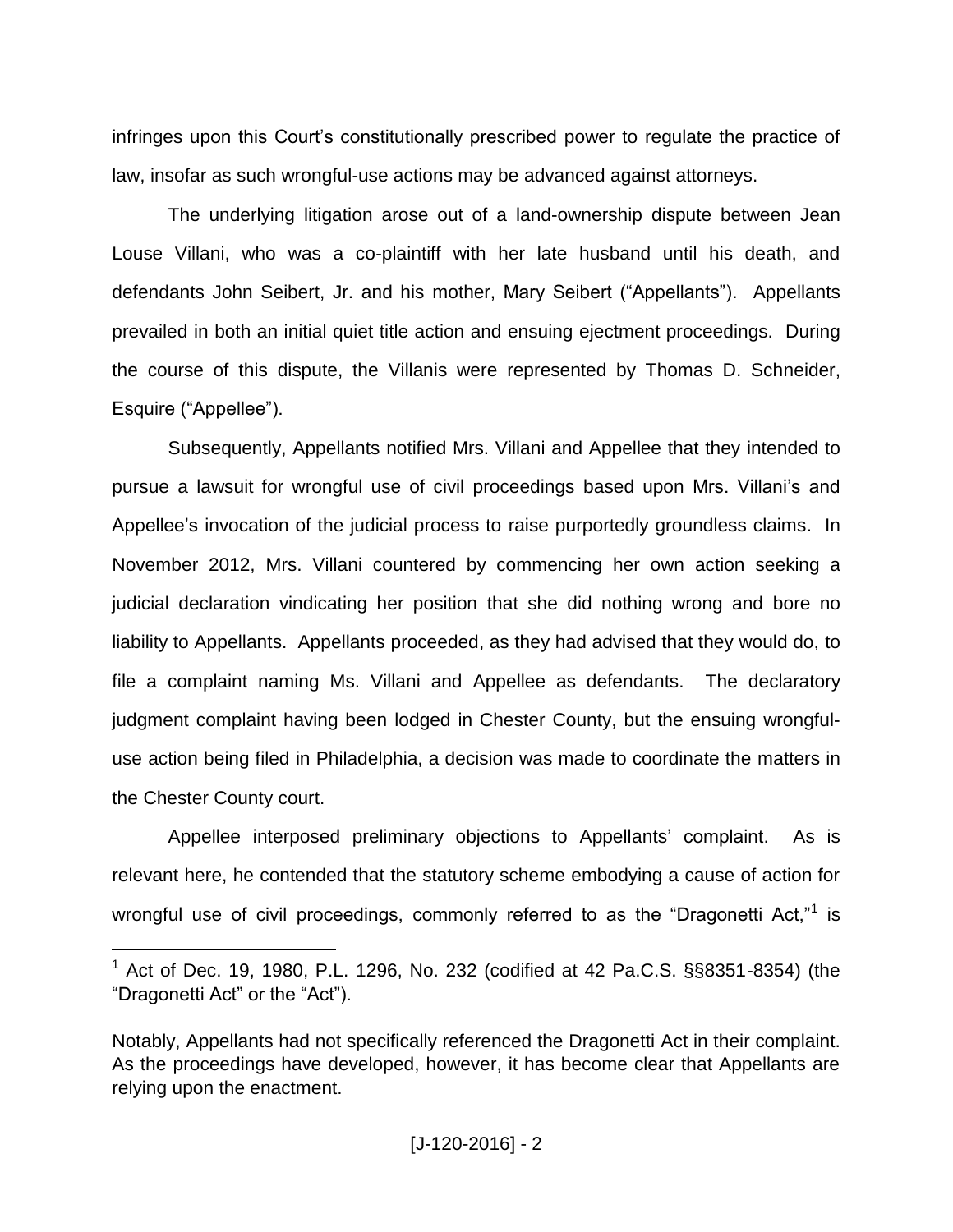unconstitutional.<sup>2</sup> Appellee relied on Article V, Section 10(c) of the Pennsylvania Constitution, which invests in this Court the power to prescribe general rules "governing practice, procedure and the conduct of all courts," as well as "admission to the bar and to practice law," while directing that "[a]ll laws shall be suspended to the extent that they are inconsistent with rules prescribed under these provisions." PA. CONST. art. V, §10(c). He also stressed that this Court has characterized its constitutional and inherent powers to supervise the conduct of lawyers as being exclusive. *See, e.g.*, Pa.R.D.E. 103; *Commonwealth v. Stern*, 549 Pa. 505, 510, 701 A.2d 568, 570 (1997).

Centrally, Appellee portrayed the Dragonetti Act as an unconstitutional incursion by the General Assembly upon the Court"s power under Article V, Section 10(c). Given this asserted defect, he claimed that attorneys should be immunized from any liability under these statutory provisions. In support, Appellee referenced a series of cases in which this Court had stricken legislative enactments on the basis that those statutes intruded on the Court"s constitutionally prescribed powers. *See* Memorandum of Law in Support of Preliminary Objections in *Seibert v. Villani* ("Defendant"s Memorandum"), No. 2012-09795 (C.P. Chester), at 7-9 (citing *Beyers v. Richmond*, 594 Pa. 654, 937 A.2d 1082 (2007) (plurality), *Shaulis v. Pa. State Ethics Comm'n*, 574 Pa. 680, 833 A.2d 123 (2003), *Gmerek v. State Ethics Comm'n*, 569 Pa. 579, 807 A.2d 812 (2002) (equally divided Court), *Stern*, 549 Pa. 505, 701 A.2d 568, *Snyder v. UCBR*, 509 Pa. 438, 502

 $2$  The record reflects that Appellee served a copy of the preliminary objections upon the Attorney General of Pennsylvania, as is required in instances in which "an Act of Assembly is alleged to be unconstitutional" by a civil litigant. Pa.R.C.P. No. 235. The Attorney General, however, apparently did not seek to intervene as a party or otherwise make a presentation in defense of the legislative enactment, as would be expected ordinarily. *See* 71 P.S. §732-204(a)(3) ("It shall be the duty of the Attorney General to uphold and defend the constitutionality of all statutes so as to prevent their suspension or abrogation in the absence of a controlling decision by a court of competent jurisdiction.").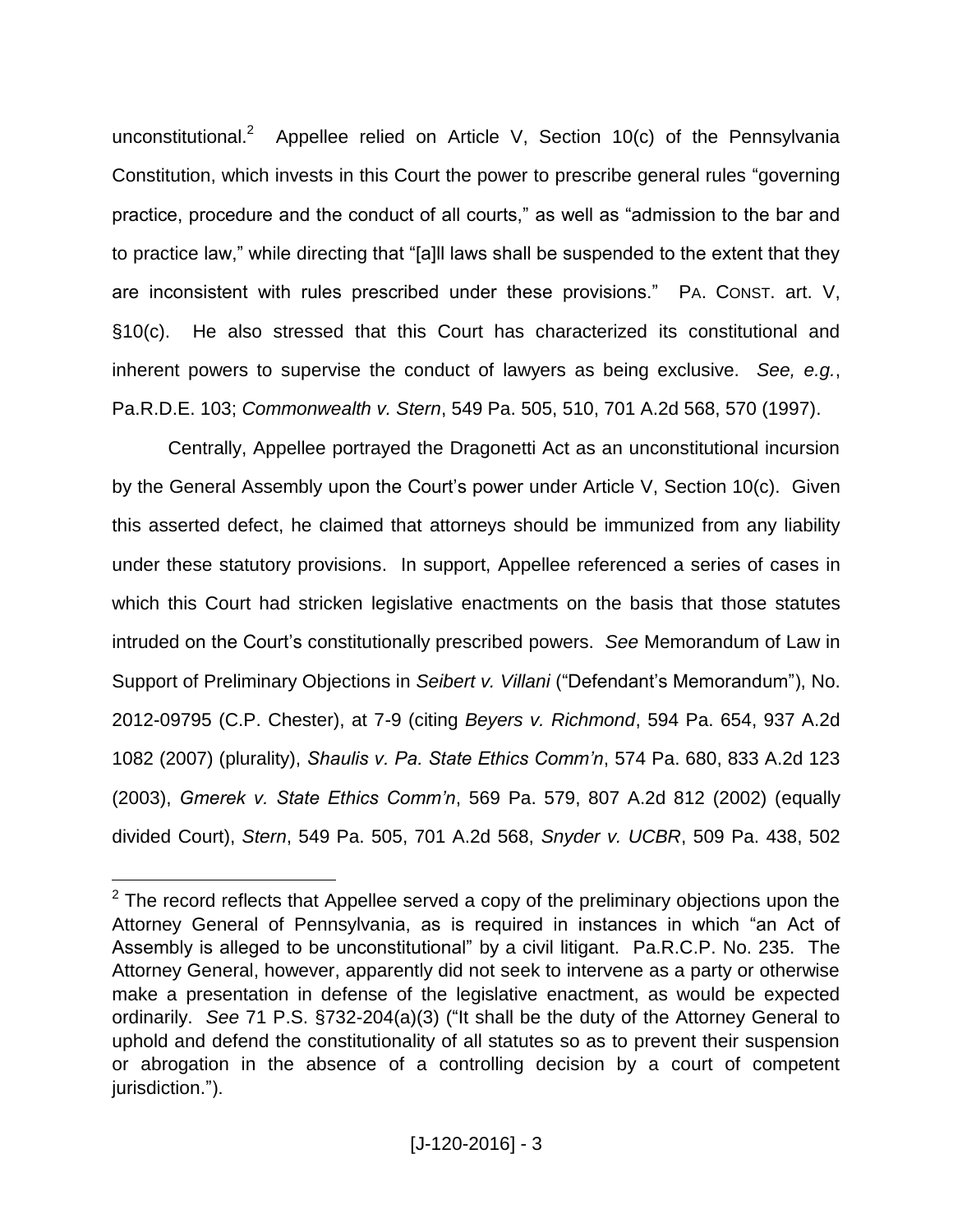A.2d 1232 (1985), *Wajert v. State Ethics Comm'n*, 491 Pa. 255, 420 A.2d 439 (1980), and *In re Splane*, 123 Pa. 527, 16 A. 481 (1889)).

Appellee also observed that, in defining the contours of liability for wrongful use of civil proceedings, the Legislature fashioned a "probable cause" standard that permits a lawyer acting in good faith to proceed with litigation, where he or she "reasonably believes that under [the supporting] facts the claim may be valid under the existing or developing law." 42 Pa.C.S. §8352(1). According to Appellee, however, such prescription clashes with the Pennsylvania Rules of Professional Conduct promulgated by this Court, which authorize attorneys to advance good faith arguments for "*extension, modification or reversal* of existing law." Pa.R.P.C. §3.1 (emphasis added). It was his position that the asserted difference "surely represents an intrusion by the legislature into the exclusive power of the judiciary that is prohibited under Article V, Section 10(c)." Defendant"s Memorandum at 11.

Furthermore, Appellee took issue with the Dragonetti Act's incorporation of subjective standards. *See, e.g.*, 42 Pa.C.S. §8352(3) (defining another contour of "probable cause" as encompassing a good-faith belief that litigation "is not intended to merely harass or maliciously injure the opposite party"). He contrasted such subjectivity with the more objective litmus established under Rule of Professional Conduct 3.1. Pa.R.P.C. 3.1 ("A lawyer shall not bring or defend a proceeding, or assert or controvert an issue therein, unless *there is a basis in law and fact* for doing so that is not frivolous, which includes a good faith argument for an extension, modification or reversal of existing law." (emphasis added)). Appellee opined that the statute's focus on subjective motivation "means, as a practical matter, that summary disposition is exceedingly difficult." Defendant"s Memorandum at 12. He concluded that, "[o]nce again, the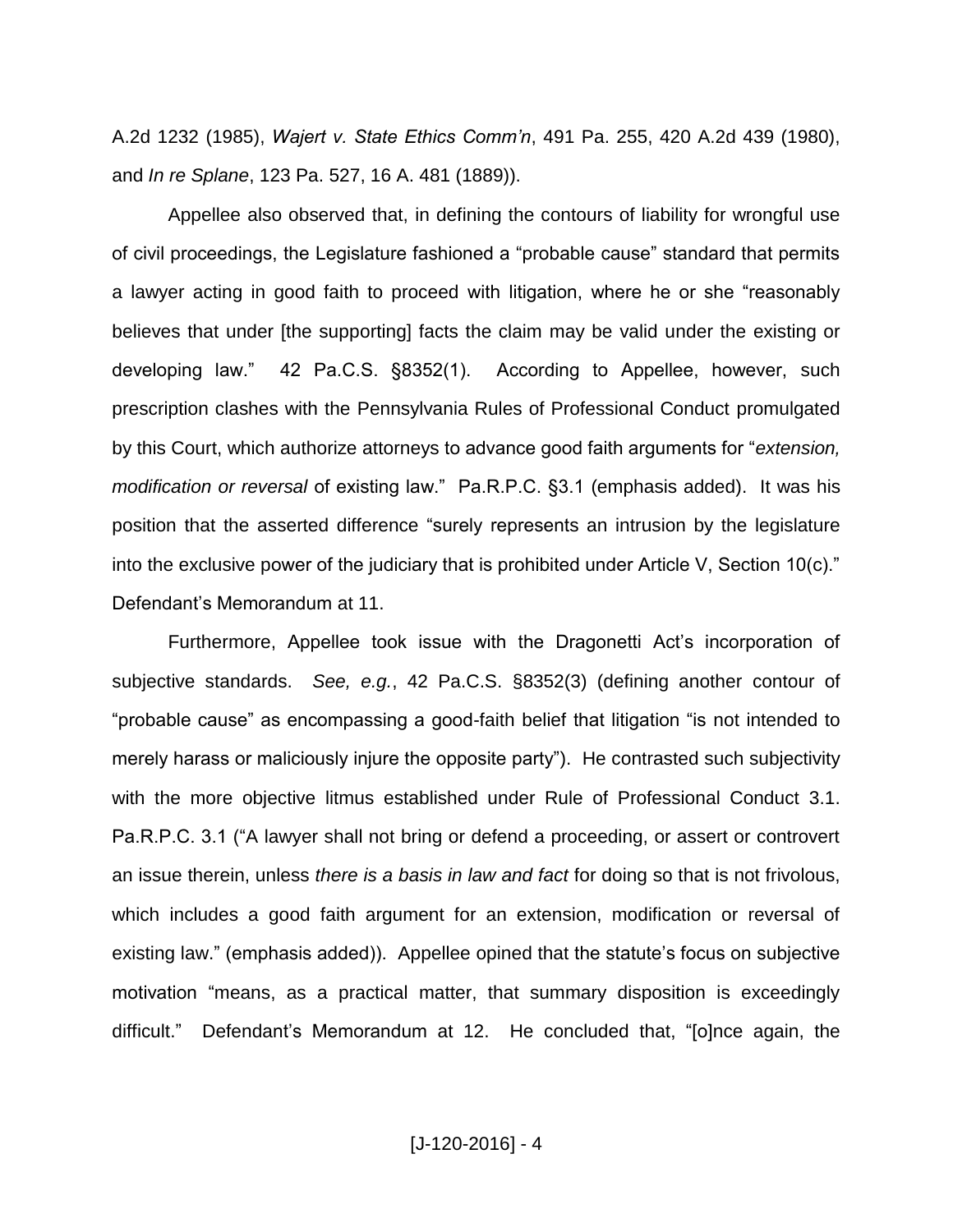legislature violates Article V, section 10(c) by purporting to regulate attorney conduct through different standards than those selected by the Supreme Court." *Id.*

In a similar line of argument, Appellee claimed that the Act"s prescription for monetary damages should be viewed as a further intrusion into this Court"s exclusive province. In this regard, Appellee explained that the Rules of Disciplinary Enforcement, also promulgated by this Court, establish the procedures for addressing violations of the Rules of Professional Conduct, encompassing all stages from the investigation of an allegation of inappropriate conduct to the final disposition of a complaint by this Court, as well as delineating all available forms of discipline. *See* Pa.R.D.E. 204 - 208. Appellee commented that: "Nowhere do the disciplinary rules permit an opposing party to seek monetary damages from an attorney." Defendant"s Memorandum at 12. According to Appellee, the only tribunal authorized to address any and all grievances against attorneys is the Disciplinary Board, which functions under the Supreme Court"s oversight. *See id.* (citing Pa.R.D.E. 205-207). "In short," he proclaimed, "the concept of a lawsuit against an attorney for money damages based on his conduct in a civil case is repugnant to Article V, section 10(c)." Defendant"s Memorandum at 13; *accord id.* ("It is for the judiciary to sanction attorneys for bringing an action that is purportedly baseless or for engaging in other inappropriate conduct.").

In response, Appellants defended the Dragonetti Act as substantive remedial legislation designed, for the benefit of victims, to redress wrongs committed by those pursuing frivolous litigation. Appellants explained that it has long been the law of the Commonwealth that a lawyer may be liable for tortious conduct committed in his professional capacity. *See* Plaintiffs" Memorandum of Law in Opposition to Preliminary Objections in *Seibert*, No. 2012-09795 ("Plaintiff"s Memorandum"), at 5 (citing *Adelman v. Rosenbaum*, 133 Pa. Super. 386, 391-92, 3 A.2d 15, 18 (1938), for the proposition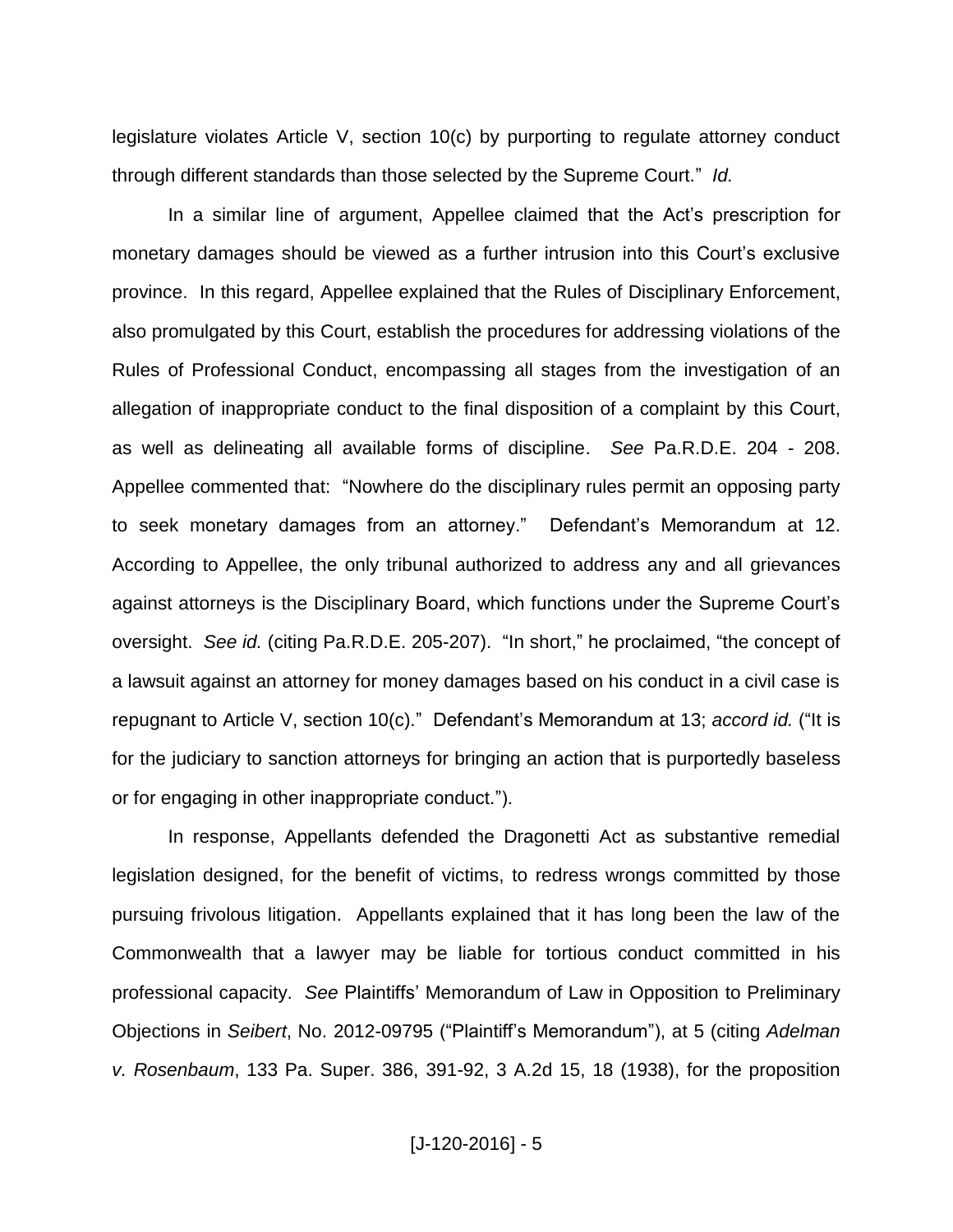that the defendant in a common law action for malicious use of process "cannot invoke the plea of privilege as an attorney acting for a client" because "malicious action is not sheltered by any privilege"); *accord Dietrich Indus., Inc. v. Abrams*, 309 Pa. Super. 202, 208, 455 A.2d 119, 123 (1982) ("An attorney who knowingly prosecutes a groundless action to accomplish a malicious purpose may be held accountable in an action for malicious use of process."). $3$ 

Appellants further offered that the Dragonetti Act was fashioned after Section 674 of the Second Restatement of Torts, which indicates as follows:

> One who takes an active part in the initiation, continuation or procurement of civil proceedings against another is subject to liability to the other for wrongful civil proceedings if

> (a) he acts without probable cause, and primarily for a purpose other than that of securing the proper adjudication of the claim in which the proceedings are based, and

<sup>&</sup>lt;sup>3</sup> Parenthetically, Pennsylvania courts recognize a distinction between the common law torts of abuse of process and malicious use of process. *See Dietrich Indus.*, 309 Pa. Super. at 206-07, 455 A.2d at 122. *See generally* RUSSELL J. DAVIS, 2 SUMM. PA. JUR. 2D TORTS §19.1 (2017) ("An abuse of process, either civil or criminal, arises where a party employs it for some unlawful object rather than for the purpose that the law intends it to effect; in other words, a perversion thereof, in distinction from malicious use of process, either civil or criminal, wherein the tortfeasor intends that the process have its proper effect and execution although it is wrongfully instituted." (footnotes omitted)). Some other courts, however, have found the distinction between the two torts to be confounding and cumbersome and, accordingly, have combined them. *See, e.g.*, *Yost v. Torok*, 344 S.E.2d 414, 417-18 (Ga. 1986), *superseded by statute as recognized in Great W. Bank v. Se. Bank*, 507 S.E.2d 191, 192-93 (Ga. Ct. App. 1999). Indeed, the Dragonetti Act may be regarded as encompassing aspects of both common law torts, given that, under its definition of "probable cause" which will support the legitimate procurement, initiation, or continuation of civil proceedings, such cause is lacking *either* in the absence of a reasonable belief that the claim may be valid, *see* 42 Pa.C.S. §8352(1), *or* without an attorney"s good faith belief that the cause is not intended merely to harass or injure the opposing party, *see id.* §8352(3).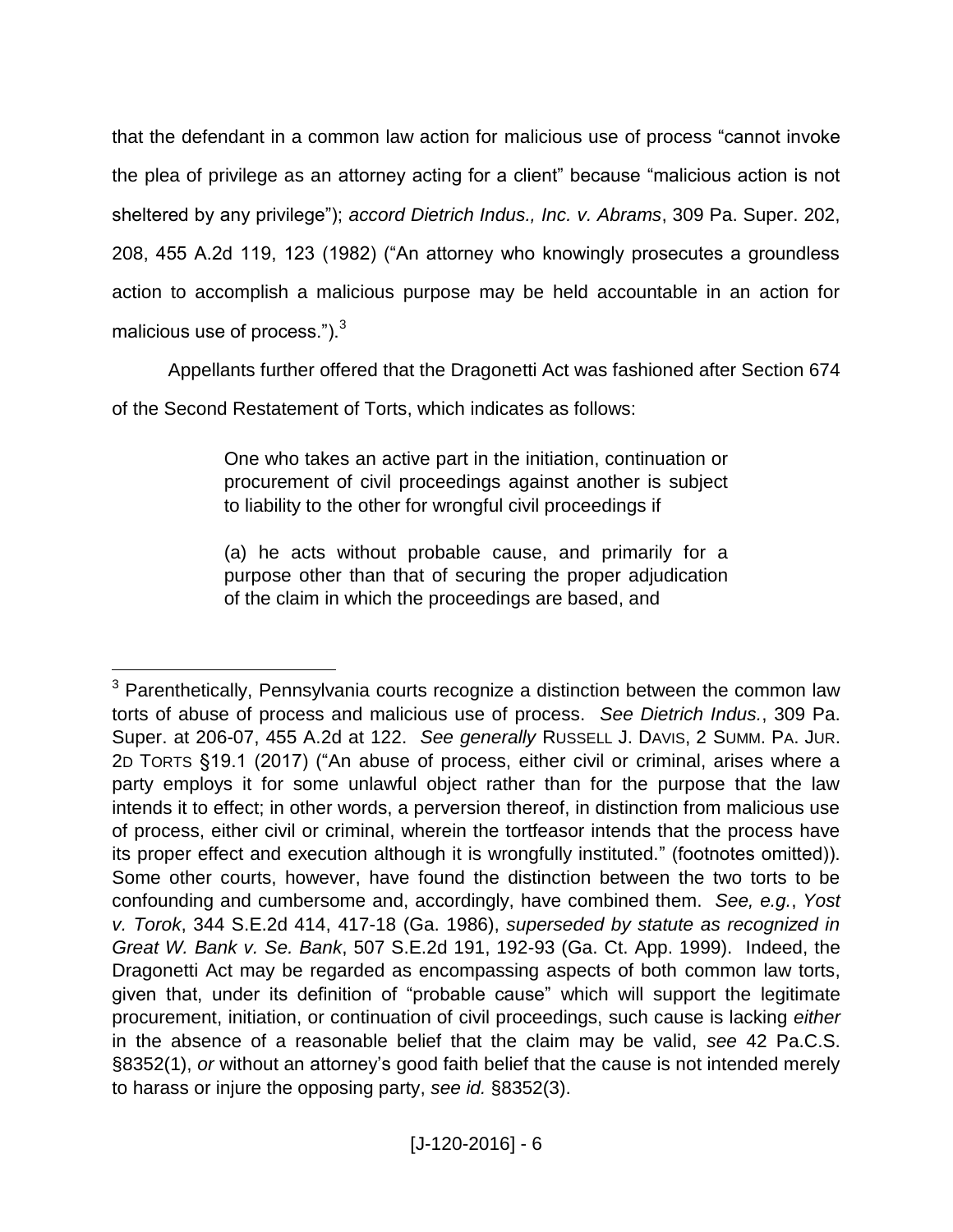(b) except when they are ex parte, the proceedings have terminated in favor of the person against whom they are brought.

RESTATEMENT (SECOND) OF TORTS §674 (1977). Moreover, Appellants alluded to comment d to Section 674, which provides:

> If [an] attorney acts without probable cause for belief in the possibility that [a] claim will succeed, and for an improper purpose, as, for example, to put pressure upon the person proceeded against in order to compel payment of another claim of his own or solely to harass the person proceeded against by bringing a claim known to be invalid, he is subject to the same liability as any other person.

*Id.*, cmt. d.

Appellants noted that the Superior Court had repeatedly cited and adopted Section 674 and referenced comment d relative to actions brought against attorneys, *see* Plaintiffs" Memorandum at 6 (citing *Gentzler v. Atlee*, 443 Pa. Super. 128, 135 n.6, 660 A.2d 1378, 1382 n.6 (1995), *Meiksin v. Howard Hanna Co.*, 404 Pa. Super. 417, 420-21, 590 A.2d 1303, 1305 (1991), and *Shaffer v. Stewart*, 326 Pa. Super. 135, 140- 43, 473 A.2d 1017, 1020-21 (1984)), and that no appellate court had ever concluded that the Dragonetti Act is unconstitutional. Additionally, they asserted that "[t]he fact that the common law claim for wrongful use of civil process was codified in 1980 does not render the claim unconstitutional." *Id.* at 8. According to Appellants, none of the cases cited by Appellee in which this Court had declared other statutes to be unconstitutional bore any relevance, since none pertained to the prescription for substantive redress for victims considering the harm caused by a lawyer's tortious conduct.

Appellants also differed with Appellee"s depiction of the legislative purpose underlying the Act as being to regulate the practice of law. Rather, they contended that the primary objective was to codify the common law cause of action for malicious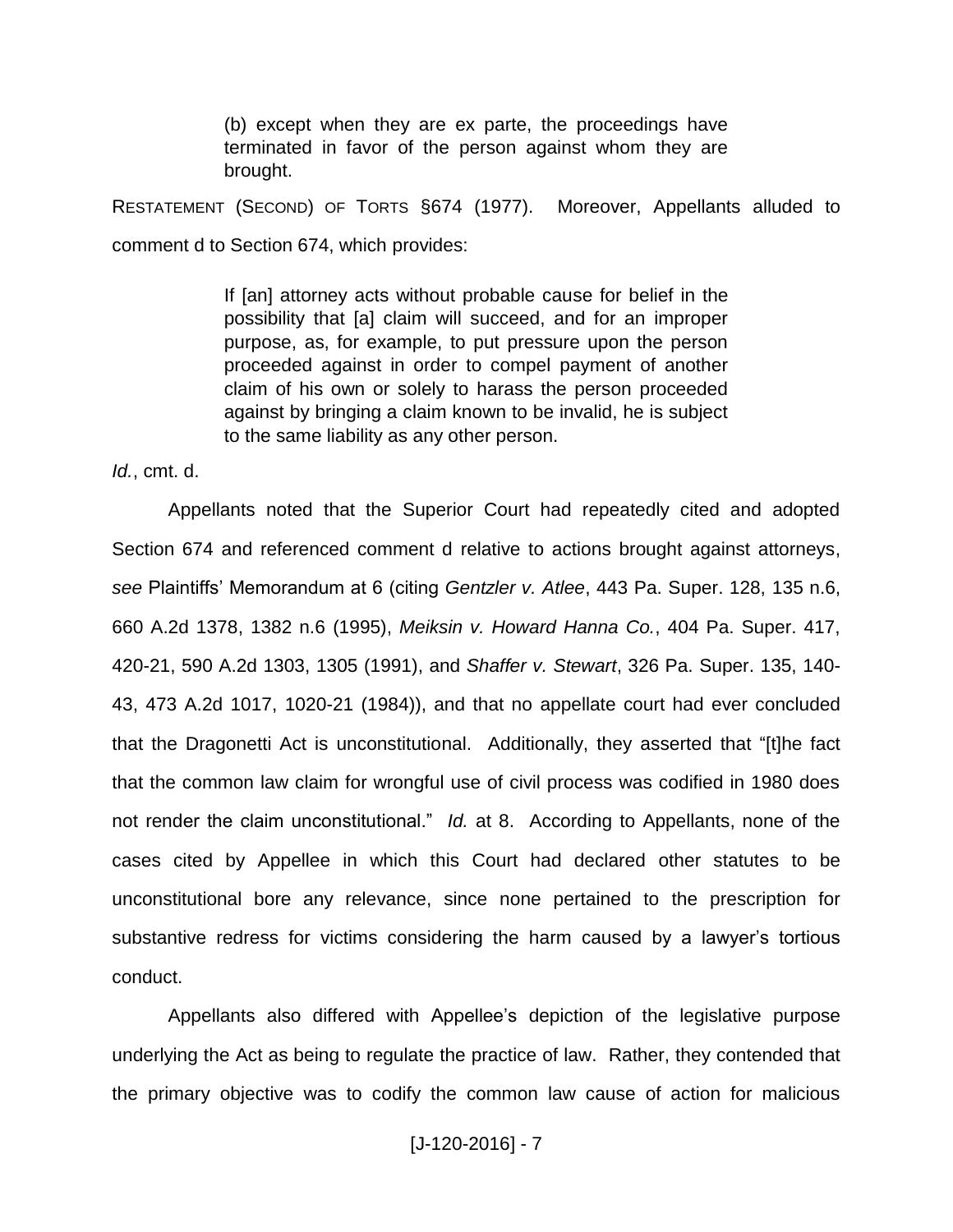prosecution, while adjusting it to eliminate the requirement of seizure or arrest and substitute gross negligence for malice as a liability threshold. *See* Plaintiffs" Memorandum at 7 (citing *Nw. Nat'l Cas. Co. v. Century III Chevrolet, Inc.*, 863 F. Supp. 247, 250 (W.D. Pa. 1994)); *accord Walsavage v. Nationwide Ins. Co.*, 806 F.2d 465, 467 (3d Cir. 1986). *See generally* 42 Pa.C.S. §8351(b) ("The arrest or seizure of the person or property of the plaintiff shall not be a necessary element for an action brought pursuant to this subchapter.").

According to Appellants' position as stated from the outset, the Dragonetti Act does not conflict with Rule of Professional Conduct 3.1, which was never intended to govern civil liability or otherwise grant or curtail remedies to third parties harmed by an attorney"s tortious conduct. *See* Plaintiffs" Memorandum at 7-8 (citing the Scope provision from the Rules of Professional Conduct for the propositions that "violation of a Rule should not itself give rise to a cause of action against a lawyer nor should it create any presumption in such a case that a legal duty has been breached" and that the rules "are not designed to be a basis for civil liability"). Along these lines, Appellants also referenced *Maritrans GP Inc. v. Pepper, Hamilton & Scheetz*, 529 Pa. 241, 602 A.2d 1277 (1992), in which this Court chastised the Superior Court for "badly confus[ing] the relationship between duties under the rules of ethics and *legal rules that create actionable liability apart from the rules of ethics*." *Id.* at 255, 602 A.2d at 1284 (emphasis added). In light of this essential distinction between ethical regulation and substantive remedial laws, Appellants maintained that the Dragonetti Act "supplements, but does not interfere with, the operation of those rules." Plaintiffs' Memorandum at 8.

The common pleas court granted Appellee"s preliminary objections grounded on his constitutional challenge to the Dragonetti Act, for essentially the reasons that he had advanced. Citing to decisions that Appellee had referenced in which this Court has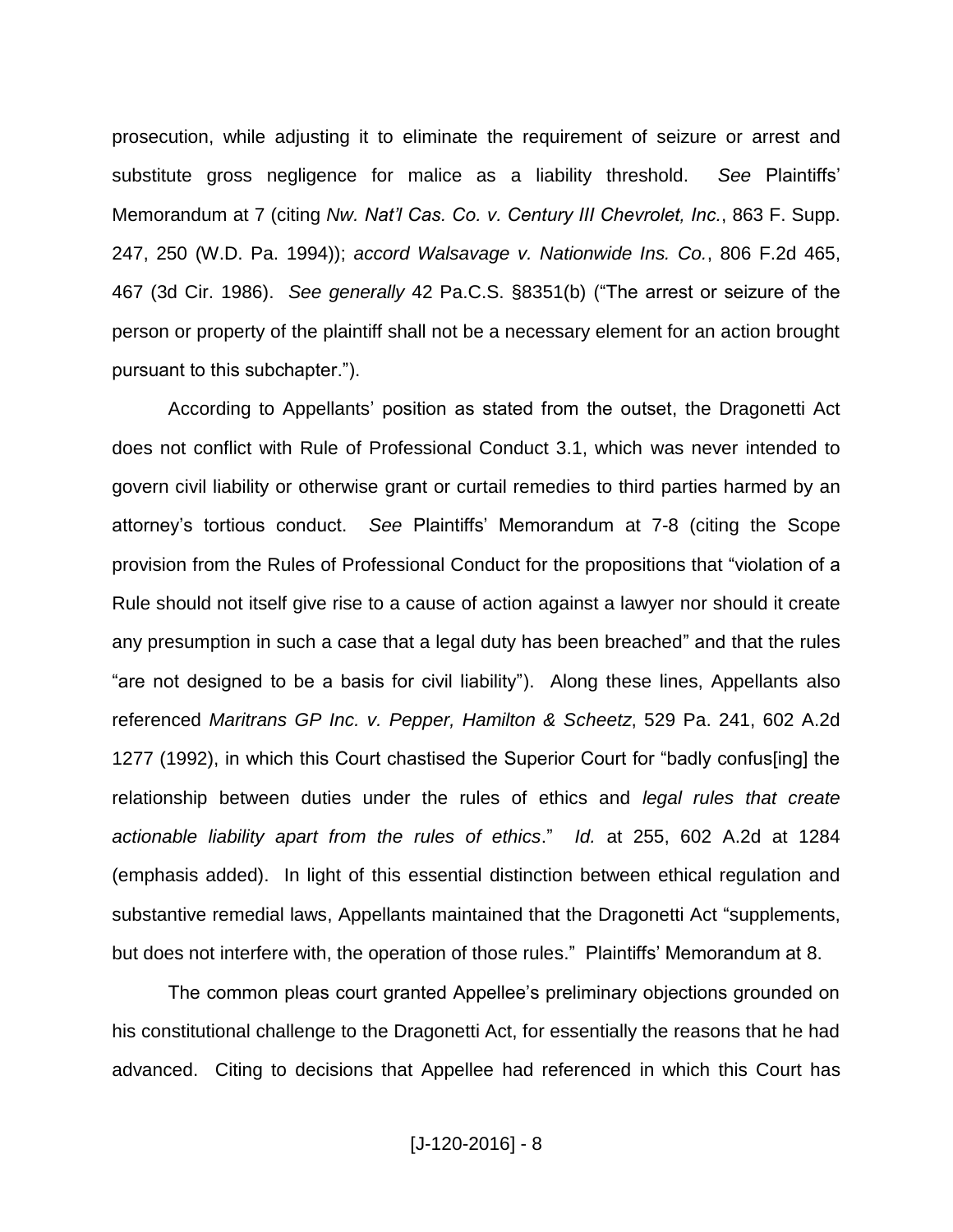suspended statutes per its Article V, Section 10(c) powers, the county court observed that the "Supreme Court has long asserted its authority over the conduct of attorneys." *Villani*, No. 2012-09795, *slip op.* at 4 n.1 (C.P. Chester Aug. 27, 2015). The court further reasoned that the "Dragonetti Act goes to the heart of what an attorney is trained and called upon to do, exercise legal judgment about the existence of probable cause under the law as it presently exists or is developing." *Id.* at 5 n.1. In this regard, the court of common pleas credited the position that the Act conflicts with Rule of Professional Conduct 3.1 by adopting a more restrictive standard and in grounding liability upon subjective beliefs. *See id.* ("[T]he legislature violates Art. V, §10(c) of the Pennsylvania Constitution by attempting to regulate attorney conduct through standards other than those selected by the Supreme Court."). Additionally, the court agreed with Appellee that the imposition of monetary damages under the Act, *see* 42 Pa.C.S. §8353, represented a further transgression, since no disciplinary rule promulgated by this Court so provides. The court of common pleas concluded, again, essentially echoing Appellee"s arguments:

> The only tribunal authorized by the Supreme Court to address grievances against an attorney is the Disciplinary Board. Pa.R.D.E. 205. The concept of a lawsuit against an attorney for money damages based on how a civil case is conducted is repugnant to the system of discipline established by the Supreme Court pursuant to Art. V, §10(c) of the Pennsylvania Constitution.

> > \* \* \*

For the reasons stated, the Dragonetti Act is a legislative attempt to intrude upon the Supreme Court's exclusive authority to regulate the conduct of attorneys in the practice of law. It is for the judiciary to sanction lawyers for bringing actions that are baseless or for otherwise engaging in inappropriate conduct. The Dragonetti Act, as it pertains to lawyers, is unconstitutional and unenforceable.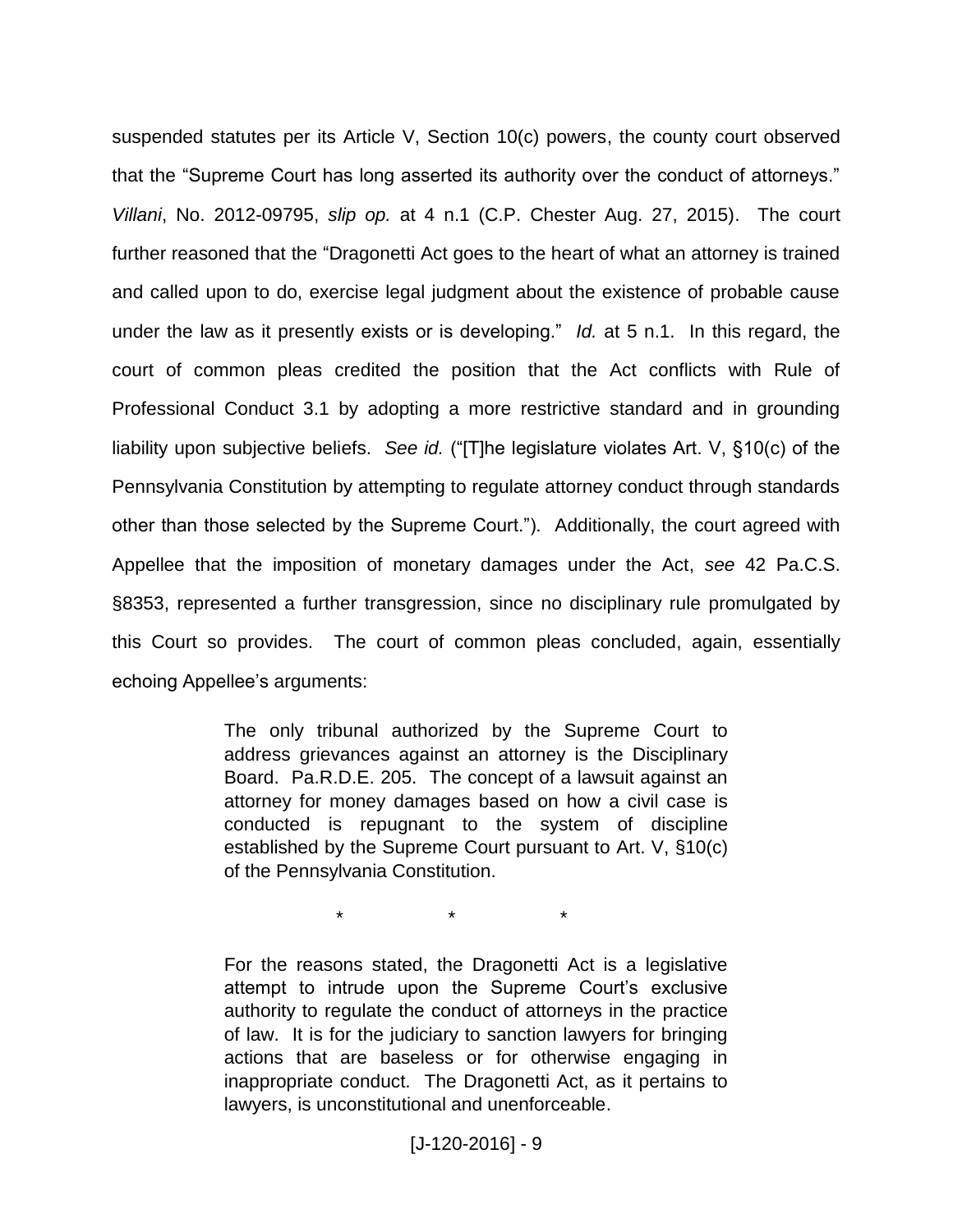*Id.* at 6-7 n.1.

 $\overline{a}$ 

Appellants sought permission to appeal on an interlocutory basis,<sup>4</sup> initially in the Superior Court, which was granted after the proceedings were transferred to this Court. *See* 42 Pa.C.S. §722(7) (vesting exclusive original appellate jurisdiction in the Supreme Court over a final order holding a Pennsylvania statute unconstitutional). Our review of a challenge to the constitutionality of a duly enacted statute is plenary. *See, e.g.*, *Commonwealth v. Hopkins*, 632 Pa. 36, 49, 117 A.3d 247, 255 (2015).

Presently, Appellants maintain their core contention that the Dragonetti Act constitutes a substantive remedial law designed to provide an essential remedy to third parties harmed by abusive litigation, and not a misguided effort by the General Assembly to usurp this Court's regulatory power over attorneys.

Appellants supplement this position with a number of observations and arguments that they did not specifically present to the county court. In addition to referencing cases from the Superior Court, Appellants relate that this Court has acknowledged the Dragonetti Act on several occasions. *See* Brief for Appellants at 23 (citing *Stone Crushed P'ship v. Kassab Archbold Jackson & O'Brien*, 589 Pa. 296, 299 n.1, 908 A.2d 875, 877 n.1 (2006), and *McNeil v. Jordan*, 586 Pa. 413, 438-39, 894 A.2d 1260, 1275 (2006)). In the *McNeil* decision, Appellants elaborate, this Court found that the Dragonetti Act served as a useful aid in interpreting the Rules of Civil Procedure governing pre-complaint discovery. *See McNeil*, 586 Pa. at 438-39, 894 A.2d at 1275. From this, Appellants draw the conclusion that "the Dragonetti Act comports entirely with the duty of the litigant, whether party or attorney, to demonstrate good faith and probable cause "in the procurement, initiation or continuation of civil proceedings" and to conduct discovery in conformity with these basic principles." Brief for Appellants at 26-

<sup>&</sup>lt;sup>4</sup> The claim against Mrs. Villani remained to be resolved in the common pleas court.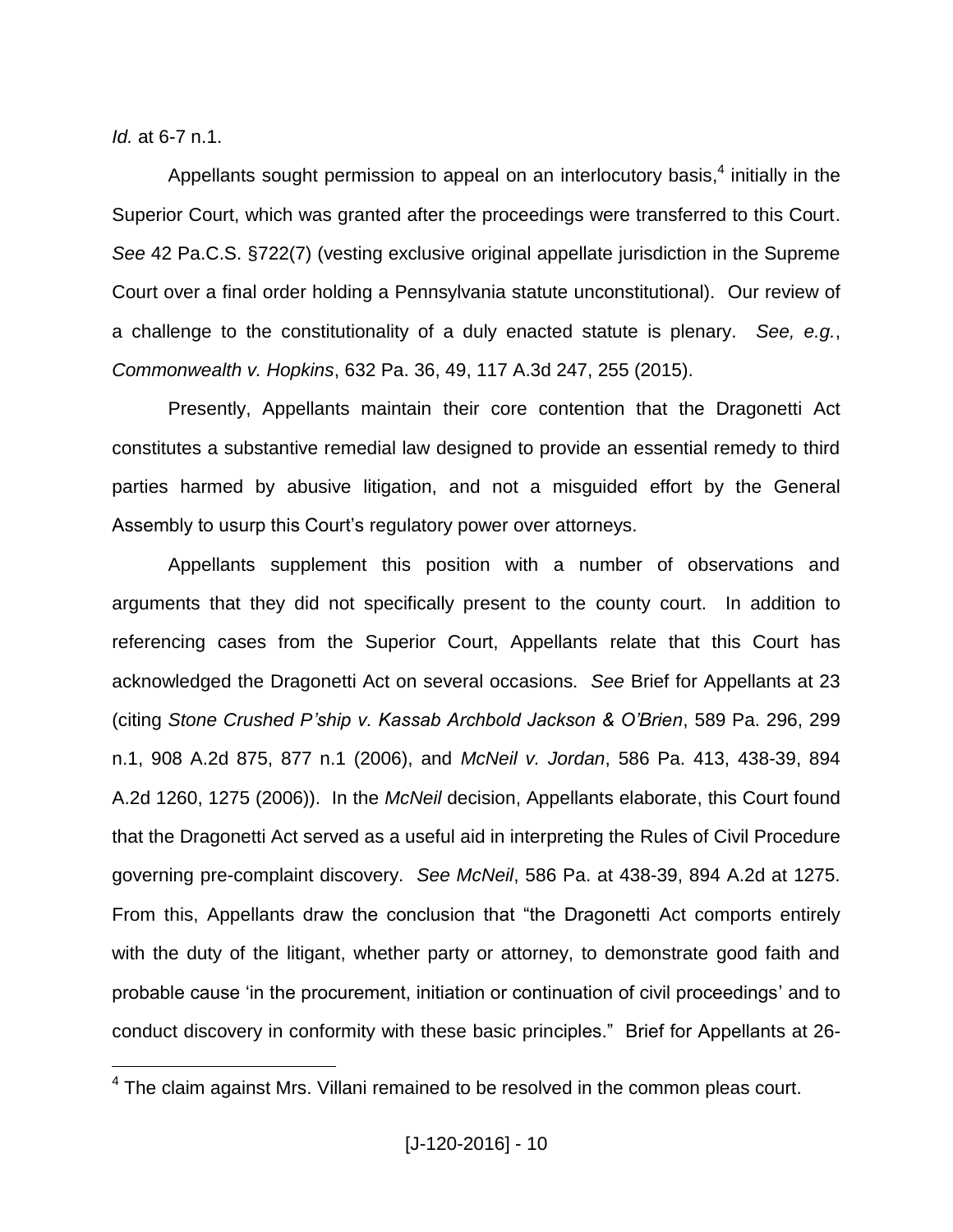27 (quoting 42 Pa.C.S. §8351(a)); *see also id.* at 27 ("In other words, this Court has extolled the Dragonetti Act, which codified centuries of common law, as a necessary and appropriate basis for relief for victims of abusive litigation conduct.").

Next, Appellants explain that this Court previously considered the constitutionality of a segment of the Dragonetti Act, at least, when it suspended its provision for attorney certifications and civil penalties for violations. *See* Pa.R.C.P. No. 1023.1(e) (reflecting the suspension of 42 Pa.C.S. §8355). According to Appellants, by suspending Section 8355, while leaving intact the remaining sections of the Act, this Court "tacitly endorsed Sections 8351 through 8354 as constitutional." Brief for Appellants at 28. Appellants also highlight the explanatory note to Rule 1023.1, referencing the Act as providing "additional relief from dilatory or frivolous proceedings." Pa.R.C.P. No. 1023.1, Note; *see* Brief for Appellants at 29 ("The explanatory comment to Rule of Civil Procedure 1023.1, which refers directly to the Dragonetti Act as a viable cause of action, is further evidence that the Supreme Court has for several decades approved of the Dragonetti Act as a supplemental remedy for victims of frivolous civil proceedings.").

Appellants additionally argue that Rule 1023.1 sanctions do not adequately compensate the victims of frivolous claims. In this regard, Appellants quote *Werner v. Plater-Zyberk*, 799 A.2d 776 (Pa. Super. 2002), as follows:

> [The Dragonetti Act defendant] argue[s] that [the plaintiff"s] interests would be vindicated adequately via sanctions imposed by the federal district court. However, the damages [the plaintiff] seeks are distinct from the various types of penalties that may be imposed by a court as sanctions against a tortfeasor. Sanctions, including monetary sanctions paid to an adversary in the form of fees or costs, address the interests of the court and not those of the individual. A litigant cannot rely on a sanction motion to seek compensation for every injury that the sanctionable conduct produces. Rather, an injured party must request tort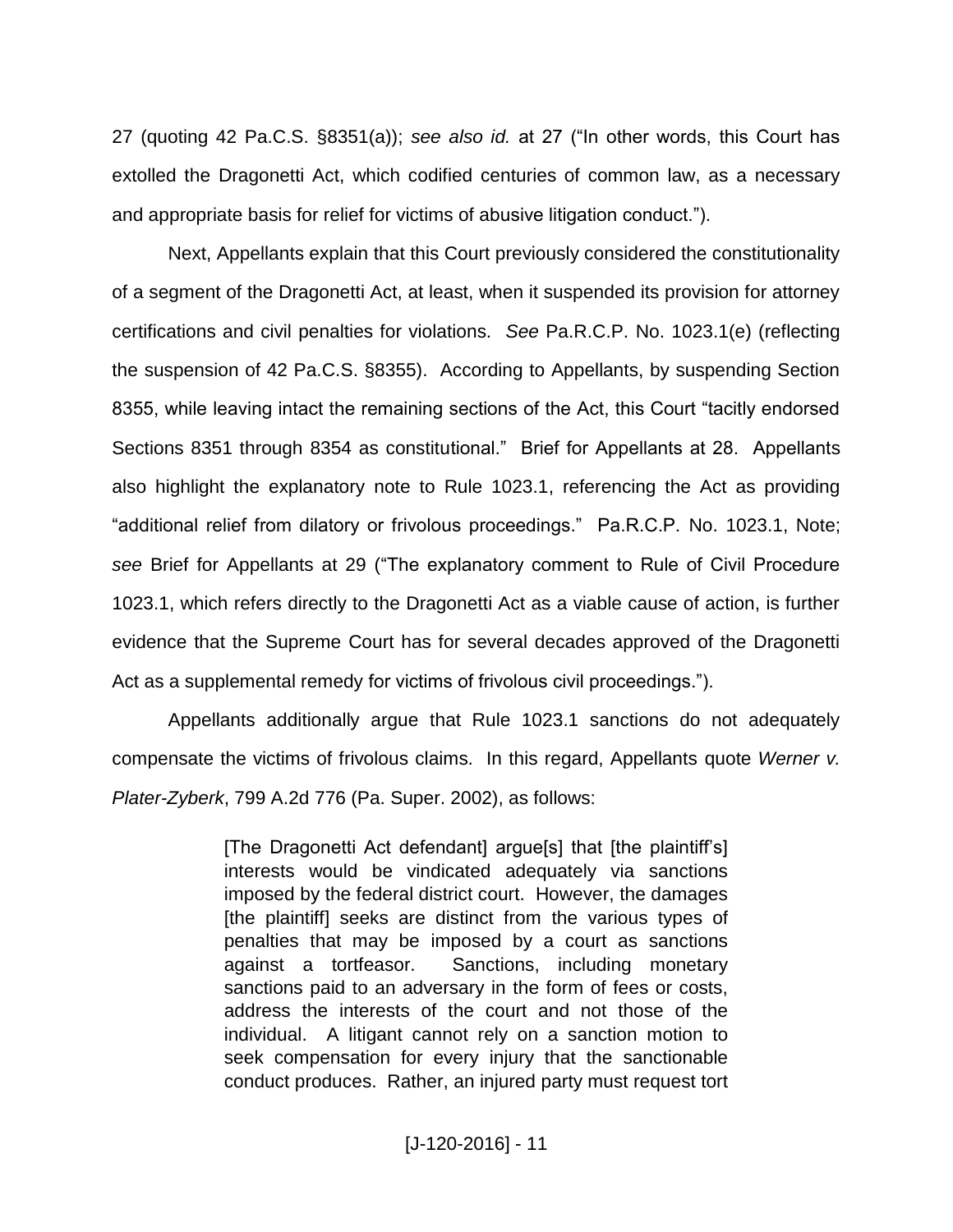damages to protect his personal interest in being free from unreasonable interference with his person and property.

\* \* \*

The main objective of Rule 11 is not to reward parties who are victimized by litigation; it is to deter baseless filings and curb abuses. While imposing monetary sanctions under Rule 11 may confer a financial benefit on a victimized litigant, this is merely an incidental effect on the substantive rights thereby implicated. Simply put, Rule 11 sanctions cannot include consequential damages and thus are not a substitute for tort damages. In light of the foregoing, we conclude that [the plaintiff"s] right to seek tort damages for his alleged injuries exists independently of, and in addition to, any rights he might possess to petition for sanctions from the federal district court . . ..

*Id.* at 784-85 (citations omitted); *accord Perelman v. Perelman*, 125 A.3d 1259, 1269-72 (Pa. Super. 2015).

Appellants further take issue with the distinction drawn by the common pleas court and Appellee between the Dragonetti Act"s probable cause requirement and the standard set forth in Rule of Professional Conduct 3.1. In this regard, Appellants again cite *McNeil* as clarifying that "the term "probable cause" is sufficiently well defined and understood in Pennsylvania law to ensure an objective, unified standard . . .." *McNeil*, 586 Pa. at 438, 894 A.2d at 1275. Furthermore, Appellants explain that in the decades throughout which the Dragonetti Act has been in existence, no Pennsylvania appellate court has ever interpreted the enactment to require that the term "developing law," as it appears in the enumeration of the probable cause standard set forth in Section 8352(1), should not include an argument for extension, modification or reversal of exiting law. *See* Brief for Appellants at 34 ("What, after all, is a "developing law" if not a law that is the subject of legal argument and debate, including debate over the extension, modification or reversal of existing law?").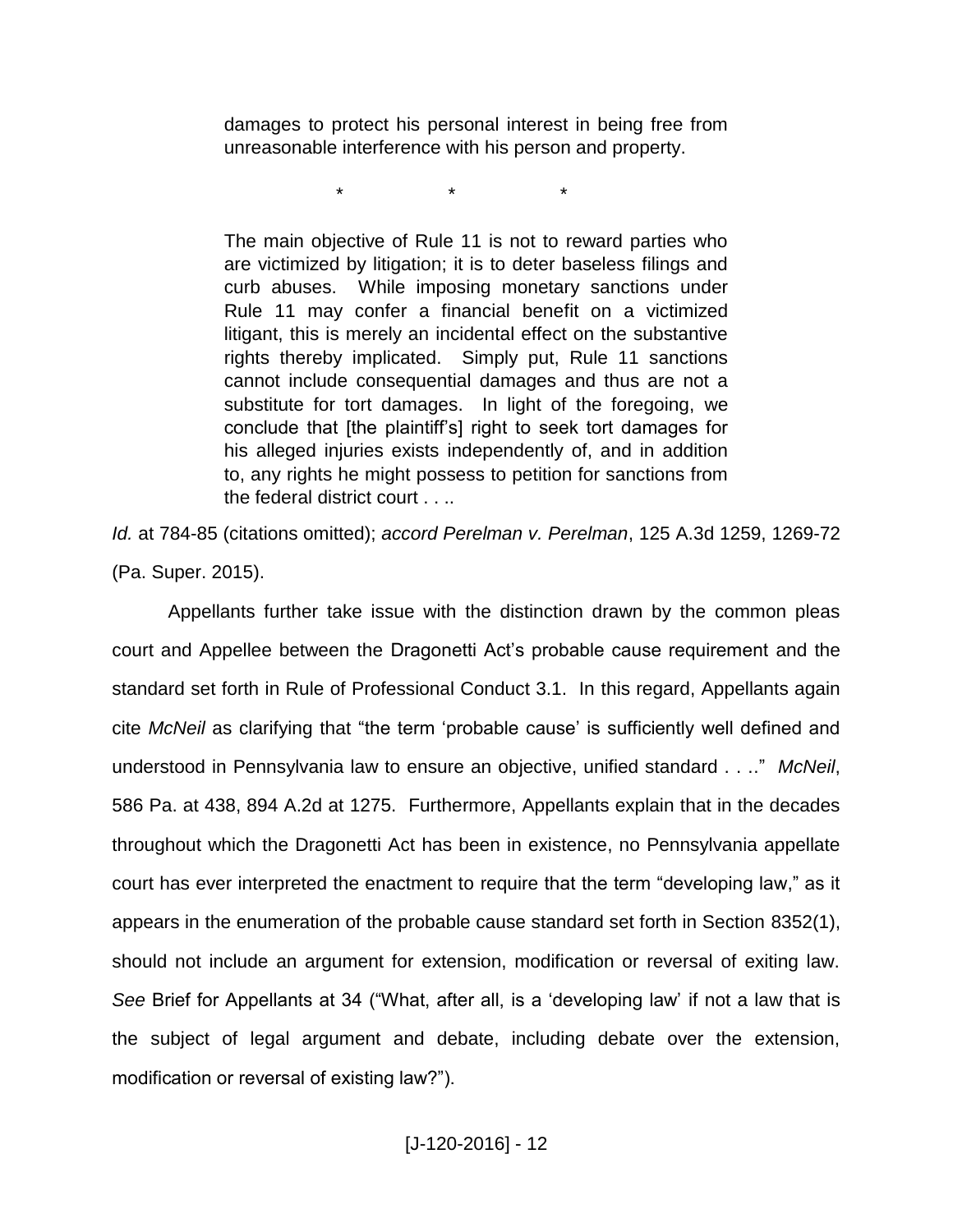In terms of the subjective-objective distinction drawn by the county court and Appellee, Appellants asserts that this rests on a misinterpretation of Rule of Professional Conduct 3.1, which recognizes the necessity of "good faith" in argumentation. Pa.R.P.C. 3.1. Appellants also posit:

> Whether charged with a violation of [Rule] 3.1 or a violation of the Dragonetti Act, an attorney would defend with the same evidence upon which the attorney based his or her good faith belief that there was a basis in law and fact to bring or defend the underlying civil proceeding. In either case, the finder of fact would be charged with determining whether the lawyer"s belief was objectively reasonable, *i.e.*, whether the lawyer had acted in good faith by relying upon creditable facts and a non-frivolous legal argument for purposes of probable cause to pursue a claim.

Brief for Appellants at 35. In this line of argument, Appellants note that the governing standards, as they have developed in the decisional law, are highly deferential relative to attorney judgment. *See, e.g.*, *Perelman*, 125 A.3d at 1264 ("Insofar as attorney liability is concerned, 'as long as an attorney believes that there is a slight chance that his client's claims will be successful, it is not the attorney's duty to prejudice the case." (quoting *Morris v. DiPaolo*, 930 A.2d 500, 505 (Pa. Super. 2007))). To the degree that an assessment of a lawyer"s beliefs is necessary, Appellants do not agree with the common pleas court and Appellee that this unnecessarily complicates the summary judgment process.

Appellants also relate that there are other legislative remedial schemes that operate to authorize compensation to victims of wrongful, injurious acts committed by attorneys. For example, Appellants reference the Loan Interest and Protection Law,<sup>5</sup> which imposes civil liability for collection of interest or charges in excess of those

 $5$  Act of Jan. 30, 1974, P.L. 13, No. 6 (as amended 41 P.S. §§101-605).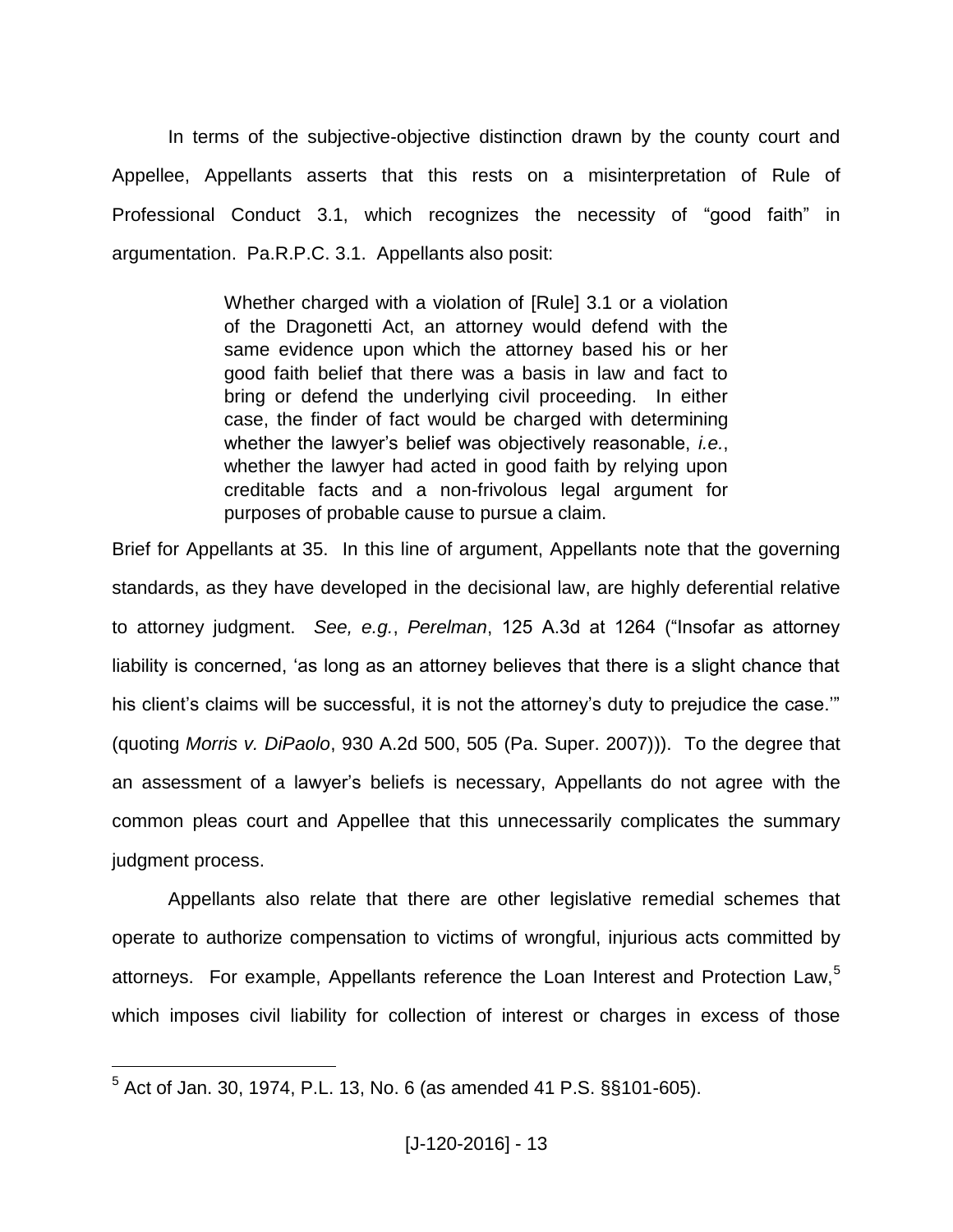otherwise permitted under the enactment. *See* 41 P.S. §502. They indicate that this Court recently confirmed, as a matter of statutory interpretation, that attorneys are not excluded from the category of persons subject to liability under the act. *See Glover v. Udren Law Offices, P.C.*, \_\_\_ Pa. \_\_\_, \_\_\_, 139 A.3d 195, 200 (2016). Appellants draw supportive significance from the absence of any mention, in *Glover*, of a conflict between the enactment under review and Article V, Section 10(c) of the Pennsylvania Constitution.

Finally, Appellants explain that this Court previously has rejected constitutional challenges to other statutes that impose ethical and professional requirements upon groups that include attorneys. *See Maunus v. State Ethics Comm'n*, 518 Pa. 592, 544 A.2d 1324 (1988) (disapproving an attack upon an Ethics Act requirement for all employees of the Pennsylvania Liquor Control Board, which included attorneyemployees, to file statements of financial interest). Appellants highlight the *Maunus* Court"s observations that: the challenged enactment was not targeted solely at lawyers; the statute did not impose a duty upon every attorney admitted to practice law in the Commonwealth; and the duty imposed was not inconsistent with the professional and ethical obligations arising from directives of this Court. *See id.* at 600, 544 A.2d at 1328. Indeed, responding to the assertions of the county court and Appellee that the imposition of civil liability upon attorneys is repugnant, Appellants express the contrary position that "immunization of lawyers who have engaged in the wrongful use of civil proceedings is repugnant." Brief for Appellants at 44.

In support of Appellants, *amicus curiae* Nicholas O. Brown -- who is a plaintiff in a pending Dragonetti action lodged against an attorney-defendant -- invokes Article I, Section 11 of the Pennsylvania Constitution. *See* PA. CONST. art. I, §11 ("All courts shall be open; and every man for an injury done him in his lands, goods, person or reputation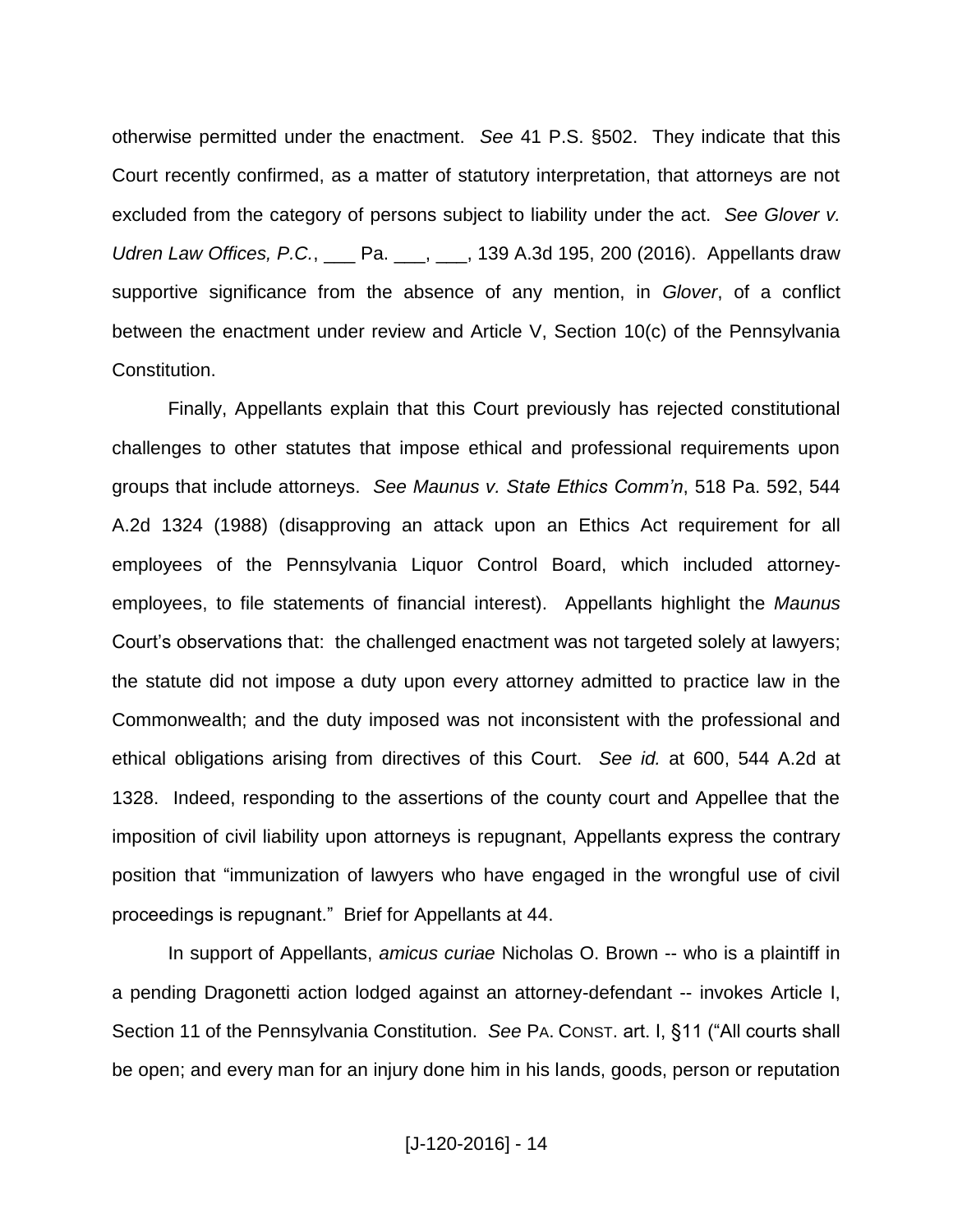shall have remedy by due course of law . . .."). *Amicus* views the form of lawyer immunity envisioned by Appellee to be fundamentally inconsistent with this constitutionally prescribed right to a remedy. Furthermore, he believes that nothing in Article V, Section 10(c) was ever intended to invalidate the Legislature"s core power to fashion substantive law, *inter alia*, by compensating persons harmed by abusive and frivolous litigation.

Appellee, for his part, opens his brief with an extensive array of waiver-based arguments, mainly contending that, since Appellants failed to present most of the arguments advanced in their appellate brief during the course of the proceedings in the common pleas court, those are unavailable for this Court"s present review. For example, Appellee asserts that Appellants failed to reference Rules of Disciplinary Enforcement 204 though 208 or to provide a developed argument with regard to Rule of Professional Conduct 3.1. Indeed, according to Appellee"s parsimonious view of what was presented to the county court, the sole argument that Appellants preserved for appellate review "is the irrelevant and inaccurate claim that the Dragonetti Act "recodified" Section 674 of the Restatement (Second) of Torts." Brief for Appellee at 8 n.1.

On the merits, Appellee reiterates the arguments that prevailed in the common pleas court, while highlighting some of this Court"s more doctrinaire expressions of the principle of separation of powers. *See, e.g.*, *Commonwealth v. Sutley*, 474 Pa. 256, 262, 378 A.2d 780, 783 (1977) (pronouncing that "any encroachment upon the judicial power by the legislature is offensive to the fundamental scheme of our government,"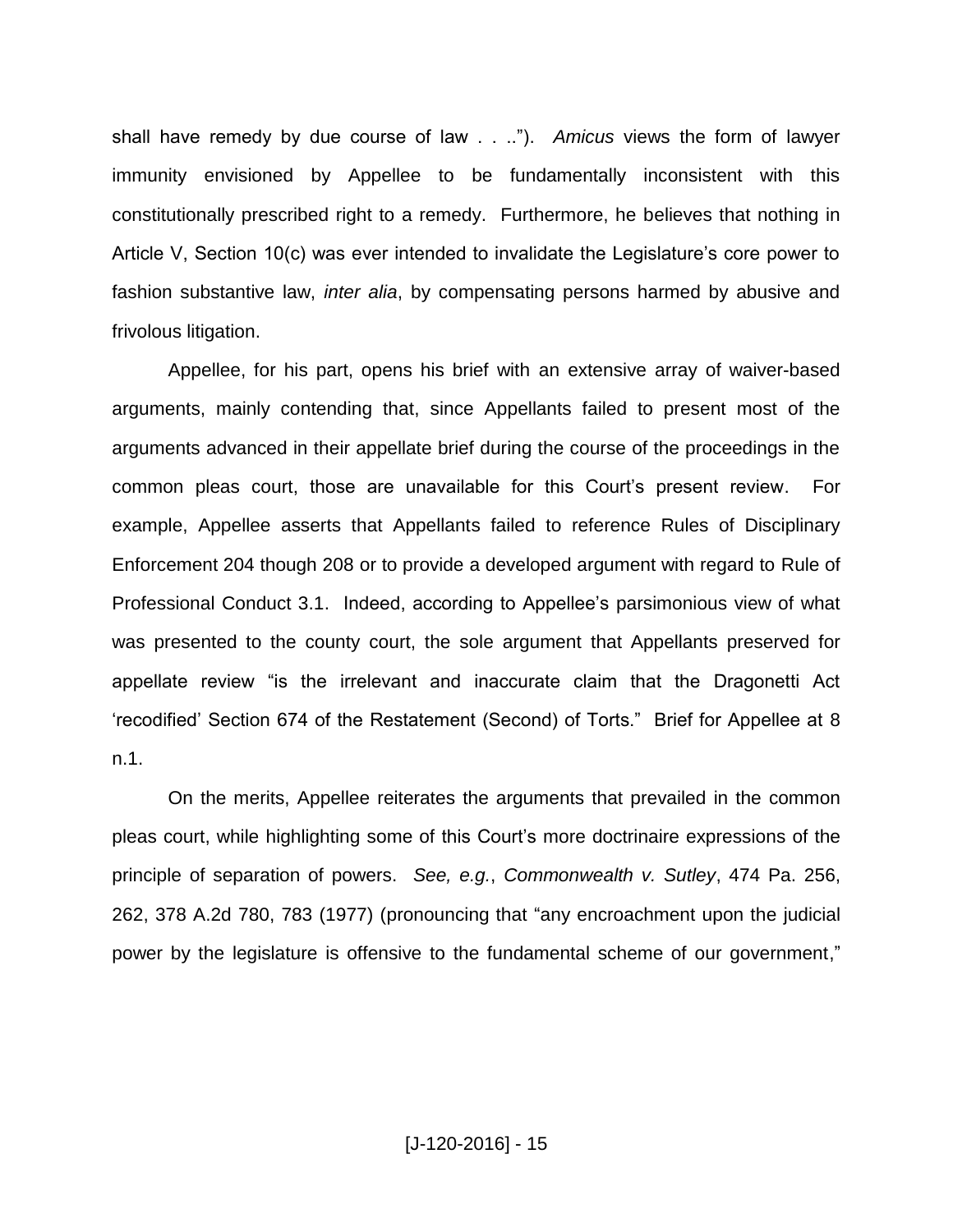while invalidating provisions of a statutory scheme attempting to extend leniency to persons convicted of certain misdemeanor drug offenses).<sup>6</sup>

To the list of the seven cases which he presented to the common pleas court, Appellee adds the opinion in support of affirmance in *Lloyd v. Fishinger*, 529 Pa. 513, 605 A.2d 1193 (1992) (equally divided Court) (determining, by operation of law, that a statute intended to curtail attorney solicitations of hospitalized persons represented an infringement upon the Supreme Court"s exclusive power to regulate attorneys). He also references the Commonwealth Court"s decision in *Heller v. Frankston*, 76 Pa. Cmwlth. 294, 303, 464 A.2d 581, 586 (1983) (finding a statute attempting to regulate attorneys" fees to be invalid on separation of powers grounds). It is Appellee"s core position that "the Dragonetti Act is yet another attempt by the legislature to trod on turf belonging exclusively to this Court." Brief for Appellee at 31.

In this respect, Appellee notes that the Act makes specific reference to attorneys, *see* 42 Pa.C.S. 8352(3) (discussing probable cause in terms of the good-faith belief of an "attorney of record"), and plainly purports to regulate them in legal endeavors, including "tak[ing] part in the procurement, initiation or continuation of civil proceedings against another." *Id.* §8351. Appellee further distinguishes the scenario from those under consideration in decisions such as *Gmerek*, *Shaulis*, and *Beyers*, where at least some Justices did not regard the core functions of legal representation as necessarily being at stake. *See* Brief for Appellee at 34 n.4 (discussing this author"s responsive opinions in *Gmerek*, *Shaulis*, and *Beyers*).

 $6$  We note that several Justices, as well as other judges and commentators, have expressed substantial discomfort with decisions, such as *Sutley*, which have evaluated legislative social policy judgements having broad-scale, substantive impacts mainly in terms of a concern for judicial power. *See, e.g.*, *Friends of Pa. Leadership Charter Sch. v. Chester Cnty. Bd. of Assessment Appeals*, 627 Pa. 446, 463-64, 101 A.3d 66, 76 (2014) (Saylor, J., concurring, joined by Todd, J.).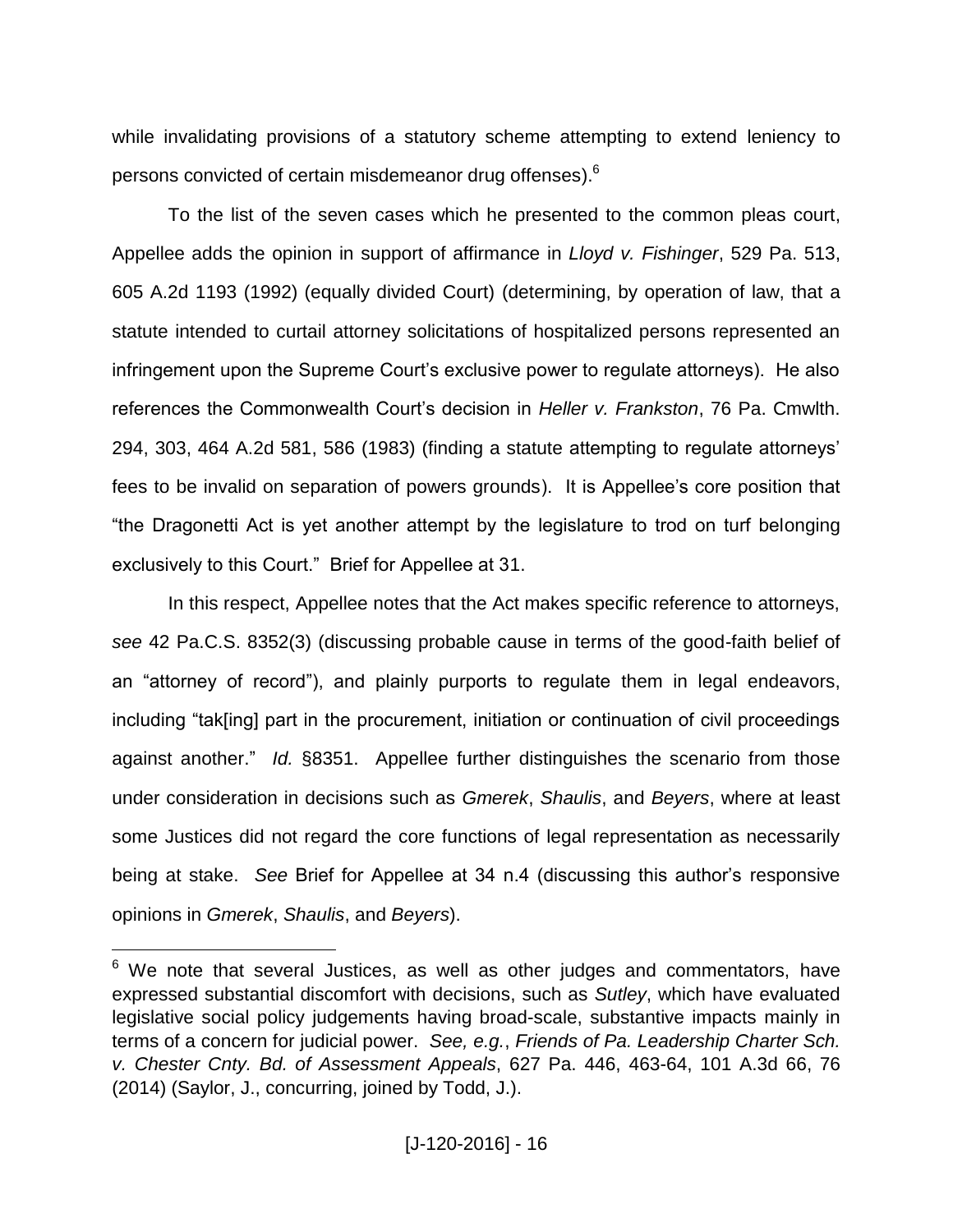Appellee also contrasts the monetary sanctions authorized under the civil procedural rules -- "an order to pay a penalty into court, or, if imposed on motion and warranted for effective deterrence, an order directing payment to the movant of some or all of the reasonable attorneys' fees and other expenses incurred as a direct result of the violation," Pa.R.C.P. No. 1023.4(a)(2)(ii), (iii) -- with the Dragonetti Act"s authorization of damages for harm to reputation and emotional distress, as well as punitive damages. *See* 42 Pa.C.S. §8353(2), (5), (6). Moreover, Appellee takes comfort in the fact that a judge determines what, if any, sanctions to impose under Rule 1023.4, while expressing apprehension that Dragonetti claims that surmount the summary disposition stage are submitted to lay juries. According to Appellee, it was this Court"s intention to prevent the Legislature from "inventing" monetary remedies and permitting juries to consider awards of damages against lawyers. Brief for Appellee at 39.

In terms of the argument that the Dragonetti Act is substantive and remedial in nature, Appellee points to the *Stone Crushed Partnership* decision, in which this Court indicated that the enactment "punishes" an attorney who brings a wrongful civil action. *Stone Crushed P'ship*, 589 Pa. at 299 n.1, 908 A.2d at 877 n.1. Moreover, because the "Dragonetti Act makes attorneys the target of lawsuits by their opponents in civil cases," Appellee discerns a "regulatory – indeed, inhibitory – effect on plaintiffs' attorneys." Brief for Appellee at 41. To the degree that the Act would be found to have remedial attributes, it is Appellee"s position that Article V, Section 10(c) makes no exception for remedial considerations.

Additionally, Appellee undertakes to provide some assurance that other remedies will be available to injured litigants, upon this Court's disapproval of the Dragonetti Act. For example, Appellee explains that plaintiffs will retain the ability to sue laypersons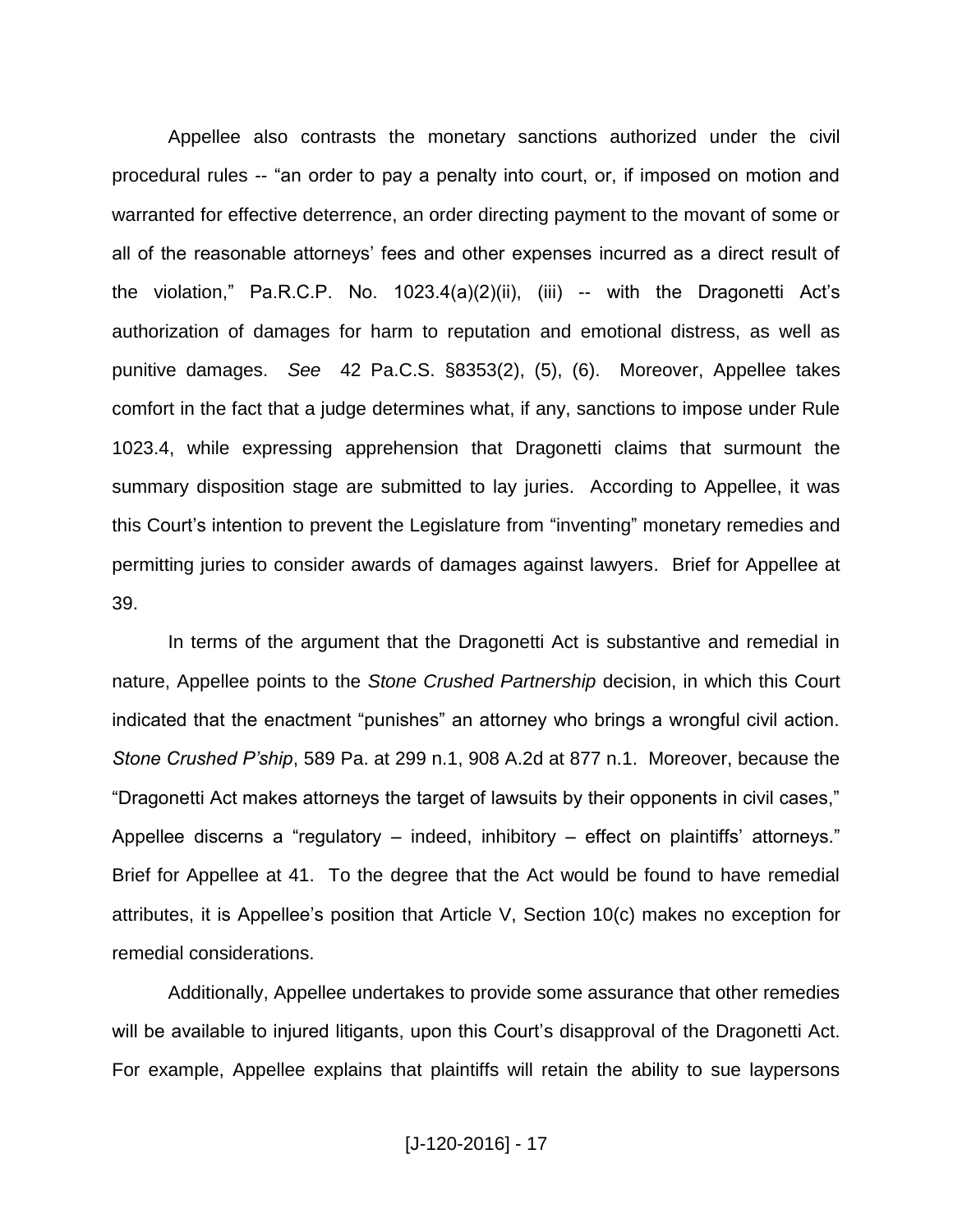under the Act, as well as laypersons *and attorneys* for the common law tort of abuse of process. In the latter regard, Appellee accepts that attorneys are properly subject to substantive common law lawmaking by this Court, in spite of his position that the Legislature cannot supplant the common law pertaining to lawyers, as is otherwise its prerogative in the broader sphere. *See generally Sternlicht v. Sternlicht*, 583 Pa. 149, 163, 876 A.2d 904, 912 (2005) (recognizing the primacy of the General Assembly in the substantive lawmaking arena). Appellee also highlights that plaintiffs retain the ability to seek monetary sanctions against attorneys under the Rules of Civil Procedure. *See, e.g.*, Pa.R.C.P. 1023.1(d). In this segment of his argument, Appellee relates that plaintiffs (albeit not Appellants at this stage) have the ability to ask this Court to adopt the Second Restatement"s Section 674 or some variant as remedial measures, per its common law decision-making authority.<sup>7</sup>

With respect to the issues raised by Appellants" *amicus*, Appellee explains, *inter alia*, that *amici* cannot raise issues that have not been preserved by the litigants. *See, e.g.*, *Hosp. & Healthsystem Ass'n of Pa. v. DPW*, 585 Pa. 106, 114 n.10, 888 A.2d 601, 606 n.10 (2005)*.*

Appellee"s merits position is supported by *amici* the Professional Liability Defense Federation and the Pennsylvania Bar Association, both of which present a series of policy arguments to the effect that the Dragonetti Act represents bad policy. *See, e.g.*, Brief for *Amicus* Prof"l Liab. Def. Fed"n at 13 (asserting that "attorneys are disincentivized from arguing for changes or reforms to existing law," infringing on access to the court system for citizens); *id.* at 16 (indicating that the Act imposes punishment that

 $7$  Appellee has applied for leave to file a surrebuttal brief, the consideration of which was deferred to the merits stage of our review. That motion is now granted, albeit that the discrete discussion of waiver precepts contained in the brief is not of great relevance to our decision here. *See infra* Part I.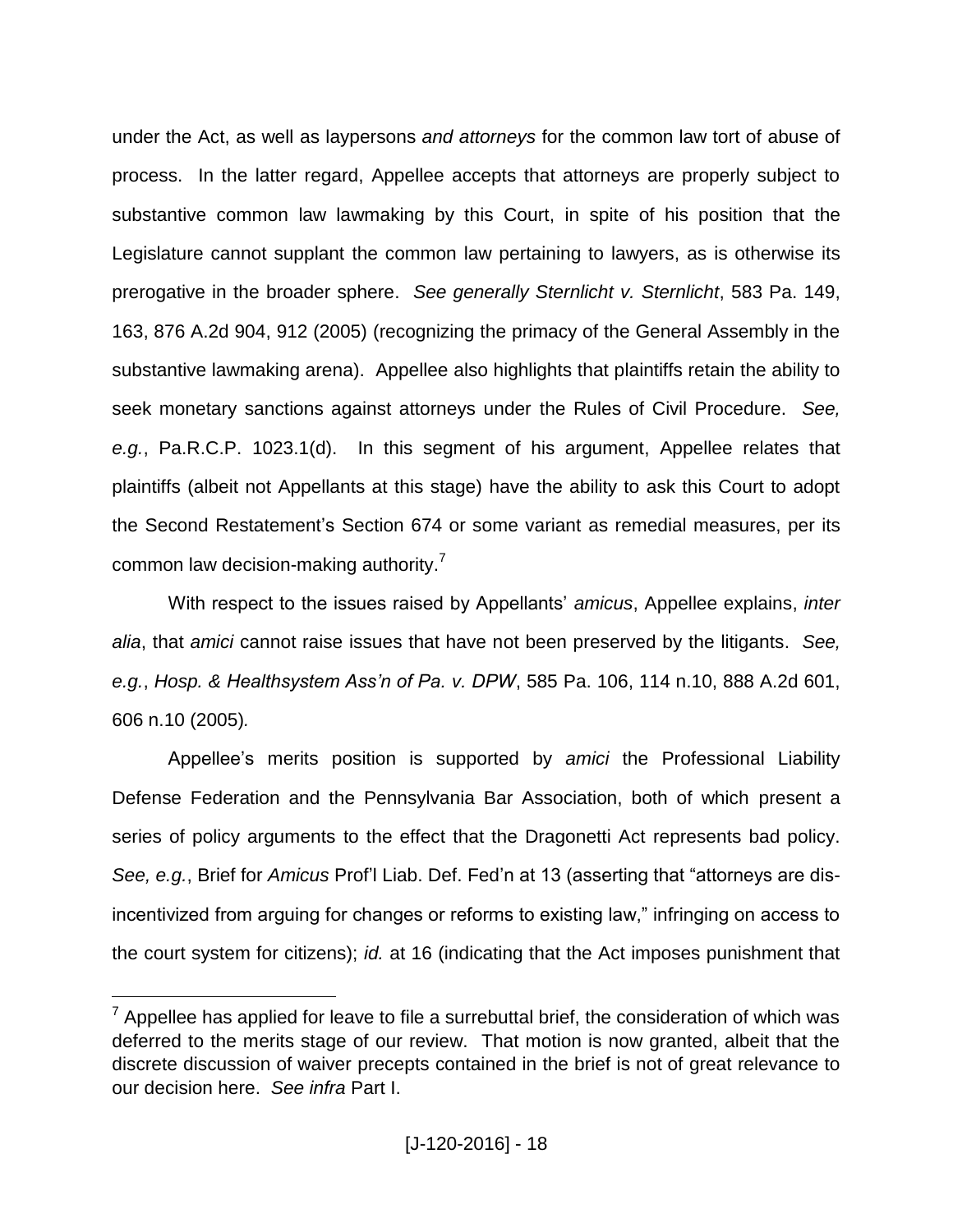is "superfluous and inappropriately magnifies an already steep set of consequences appropriately set forth by law"); *id.* (suggesting that the Dragonetti Act discourages the voluntary settlement of actions); Brief for *Amicus* PBA at 19, 25 (portraying the Act as encroaching on "an attorney's ethical duty to advocate vigorously for his or her clients," since the "prospect of facing a jury trial stands in tension with the lawyer"s ethical and fiduciary duties to represent each client zealously within the bounds of the law and to act in the client"s best interests"); *id.* at 29 (contending that the Act "tends to undermine the mutual respect and civility with which Pennsylvania lawyers treat each other"); *id.* at 29 (suggesting that "Dragonetti threat letters have now become routine and may be employed as a tactical weapon to leverage a premature dismissal or unfair settlement with impunity").

#### **I. Waiver**

In response to Appellee"s claim that Appellants have preserved solely an argument that the Dragonetti Act aligns with Section 674 of the Second Restatement of Torts, and thus, that they have waived any and all defenses of the Act"s constitutionality, we disagree. While plainly Appellants' advocacy could have been sharper from the outset, we believe that a fair reading of their presentation to the common pleas court encompasses the position that the Act should be regarded as a broadly applicable substantive, remedial scheme within the province of the General Assembly, and not as a legislative regime targeted to lawyer regulation.

Considered as such, it was never necessary for Appellants, for example, to discuss the specifics of the Rules of Disciplinary Procedure. In this regard Appellants" defense of the statute does not depend on the particulars of Rule 204"s prescription for eight forms of discipline; Rule 205"s delineation of the structure, power, and duties of the Disciplinary Board; Rule 206"s provision for hearing committees and special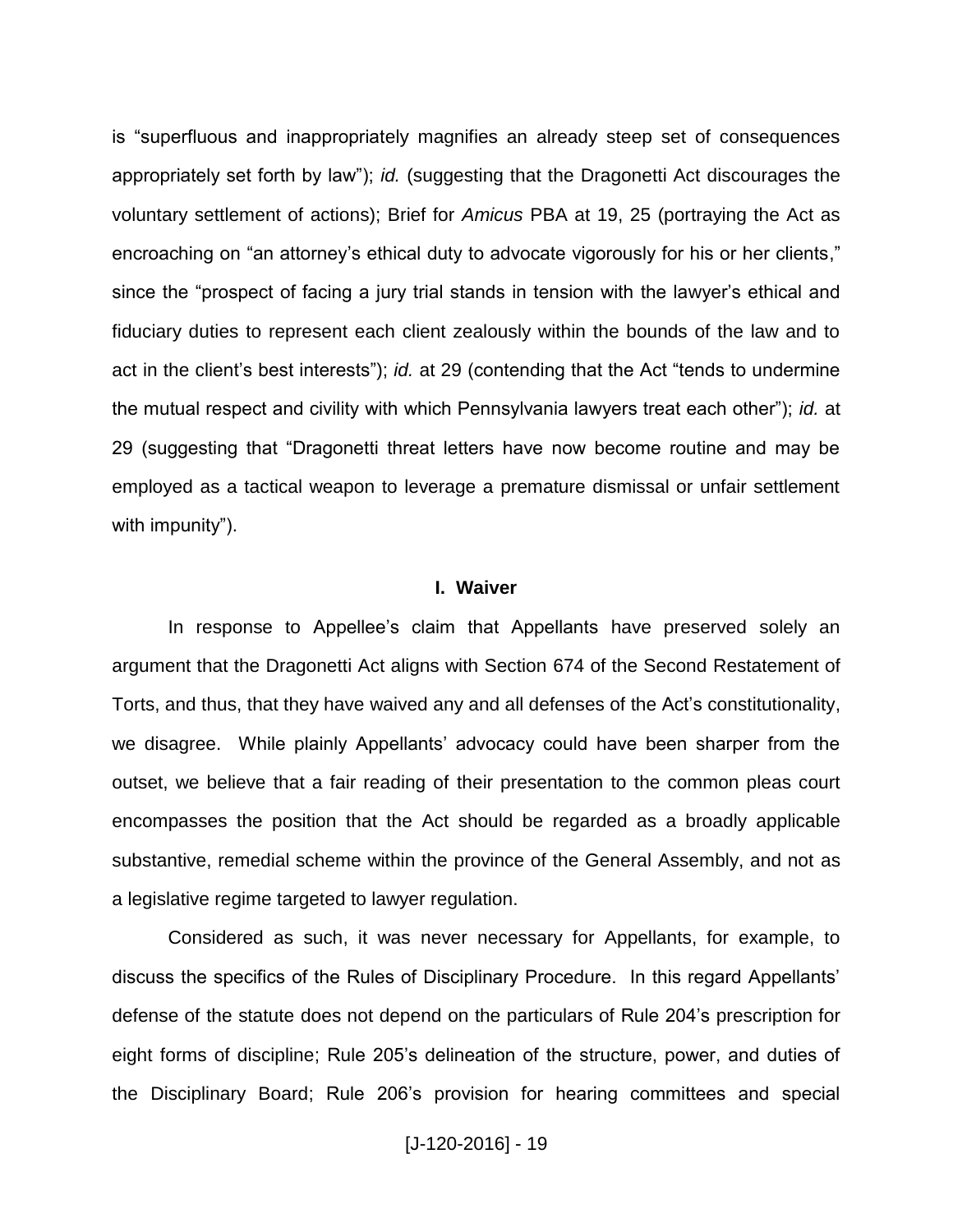masters; Rule 207"s designation of the power and duties of Disciplinary Counsel; or Rule 208"s enumeration of the procedures, including informal proceedings, formal hearings, review and action by the Disciplinary Board and the Supreme Court, and emergency temporary suspension orders. *See* Pa.R.D.E. 204-208. Simply put, Appellants have not disputed the fact that this Court has implemented a comprehensive regulatory regime governing the professional conduct of lawyers; rather, they merely have maintained that the Act should not be regarded as transgressing the Court"s authority in such arena.

For these reasons, we believe that this appeal can be fairly resolved by this Court based on the core arguments presented, and without a lengthy digression into the extensive waiver discussion presented by Appellee. Moreover, in the common pleas court and before this Court upon our *de novo* and plenary review, Appellee bore -- and bears -- the heavy burden of establishing that a duly-enacted and presumptively valid statute clearly and palpably violates the Constitution, with any doubts being resolved in favor of the statute"s validity. *See, e.g.*, *Payne v. DOC*, 582 Pa. 375, 383, 871 A.2d 795, 800 (2005). We deem the presentations both in the county court and here to be sufficient to permit our present review of whether Appellee has done so.<sup>8</sup>

<sup>&</sup>lt;sup>8</sup> In any event, we do not find it necessary, in our own merits analysis, to rely on many of the minor premises within Appellants" presentation. For example, we do not see the line of Appellants" "tacit acceptance" arguments as being particularly useful. *Cf. Maloney v. Valley Med. Facilities, Inc.*, 603 Pa. 399, 417, 984 A.2d 478, 490 (2009) (rejecting the position that, because a particular legal approach had been accepted by an intermediate court for a lengthy period of time it therefore should be deemed to have been accepted by this Court, while observing that "[f]or very good reasons, our decisional law generally develops incrementally, within the confines of the circumstances of cases as they come before the Court").

Parenthetically, in terms of such minor premises, we also observe that the applicable Rule of Appellate Procedure is framed in terms of "issue" preservation. *See* Pa.R.A.P. 302 ("Issues not raised in the lower court are waived and cannot be raised for the first (continued…)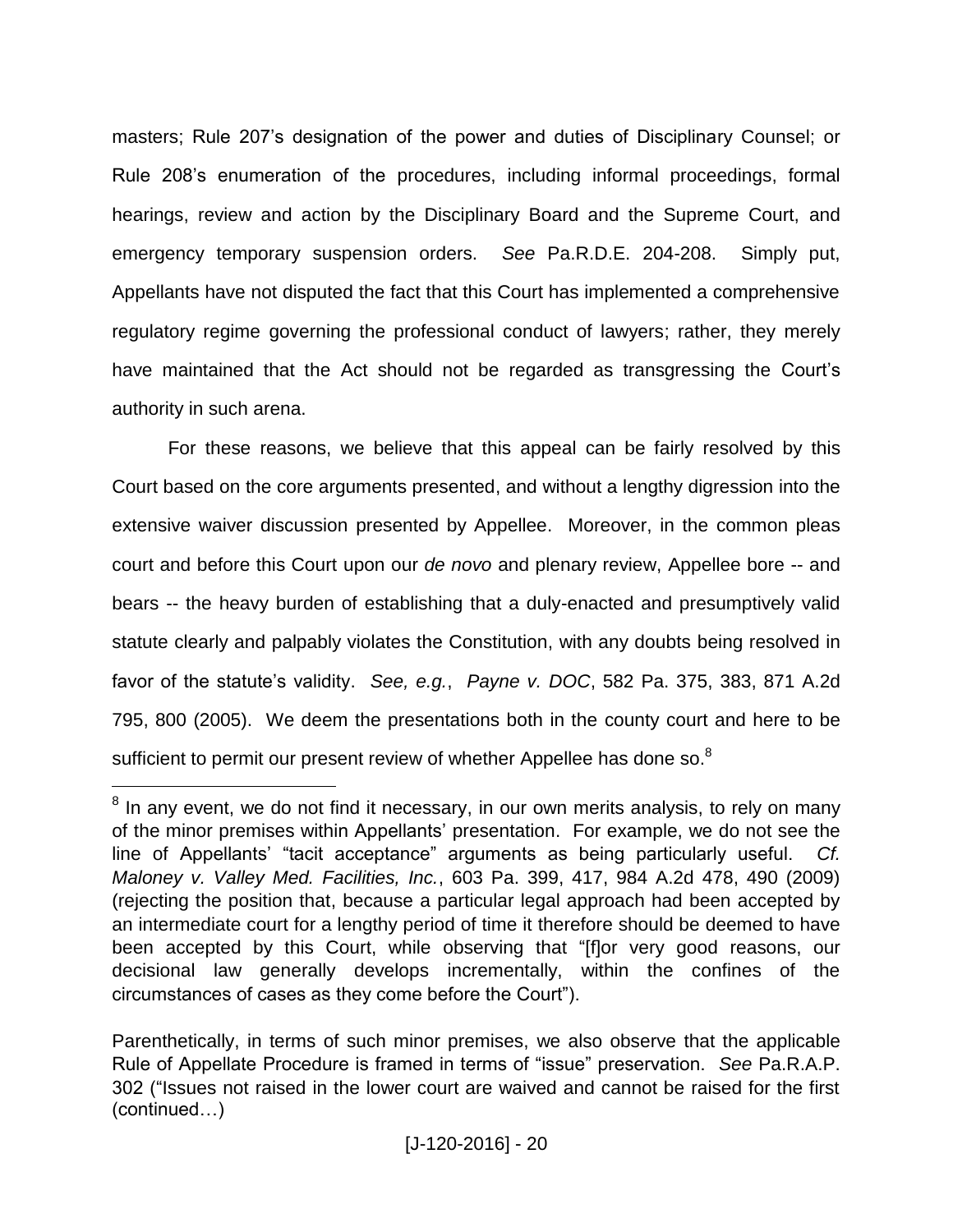### **II. Merits**

We begin with the notion that the powers accorded to this Court under Article V, Section 10(c) are exclusive. There are several reasons why this assertion must be considered with great circumspection.

For example, this Court promulgated and maintains a set of evidence rules per its rulemaking authority under Article V, Section 10(c), *see* Pa.R.E. 101(b), while also expressly recognizing that some of the law of evidence is appropriately governed by statute. *See id.*, comment; *see also Commonwealth v. Olivo*, \_\_\_ Pa. \_\_\_, \_\_\_, 127 A.3d 769, 780 (2015). Furthermore, this Court enforces procedural provisions of statutes, such as the Post Conviction Relief Act. *See* 42 Pa.C.S. §9545.<sup>9</sup>

 $\overline{a}$ 

The appropriate degree of such latitude afforded to appellants to alter arguments can be most sharply determined in cases -- unlike this one -- in which the Court *disagrees* with a main thrust of the presentation that was rejected in the prior reviewing court or courts, albeit that this Court might *agree* with a supplemental argument offered on appeal.

<sup>9</sup> Notably, this Court has acted to suspend certain procedural provisions of this statute, *see* 42 Pa.C.S. §9545(d)(2) (suspended), but it has not suspended others, such as the requirement for a signed certification as to each intended witness, *see id.* §9545(d)(1). These sorts of differences, implemented by predecessor Justices, are, to the present complement of the Court, difficult to explain.

<sup>(…</sup>continued)

time on appeal."). *See generally United States v. Joseph*, 730 F.3d 336, 339-40 (3d Cir. 2013) (offering an interesting discussion of the difference between "issues" and "arguments" centered on the suppression context). Although certainly this Court has deemed various "arguments" waived with reference to Rule 302, *see, e.g.*, *Commonwealth. v. Ballard*, 622 Pa. 177, 210, 80 A.3d 380, 400 (2013), the interests of justice would not be well served were a court of last resort deciding matters of statewide public importance to forbid appellants *any* latitude to make adjustments to the supporting rationales offered in the hierarchical review process. For example, a previous reviewing court's expression of its own rationale may legitimately impact upon the focus of ensuing appellate presentations, by substantially narrowing and/or focusing the subject matter.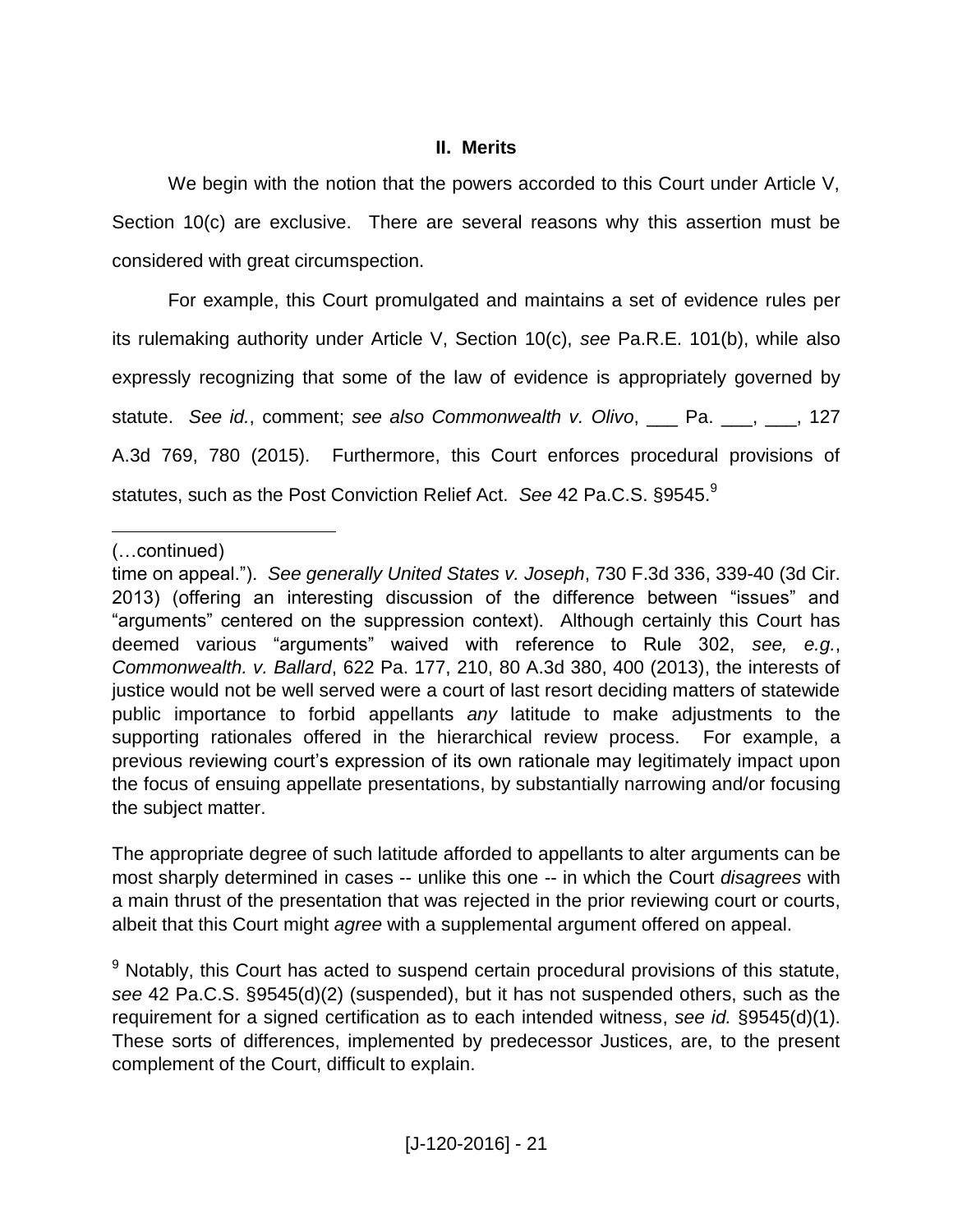The Court also has acknowledged that many subjects of legislation and/or judicial rulemaking possess both attributes implicating this Court"s rulemaking power *and* substantive-law characteristics which are suited to the province of the political branch. *See Olivo*, \_\_\_ Pa. at \_\_\_, 127 A.3d at 777 ("We have often recognized that the distinction between procedural and substantive actions engenders little consensus." (citation omitted)); *see also Laudenberger v. Port Auth. of Allegheny Cnty.*, 496 Pa. 52, 57, 436 A.2d 147, 150 (1981) (indicating that procedure and substance are often "interwoven" and incapable of "rational separation," and the lines of demarcation are "difficult to determine" and "shadowy" (citations omitted)). Notably, moreover, per the very provision of the Constitution which Appellee invokes, this Court simply is not permitted to access its rulemaking power to "enlarge nor modify the *substantive rights* of any litigant." PA. CONST. art. V, §10(c) (emphasis added);<sup>10</sup> *cf. Sutley*, 474 Pa. at 264-65, 378 A.2d at 784 (alluding to the Legislature"s power to "promulgate all of the substantive law for this jurisdiction").

Accordingly, in the multitude of mixed-faceted lawmaking and rulemaking ventures, some discerning judgment obviously must be brought to bear to sort through the pervading power questions. Indeed, even the most inflexible of this Court"s decisions historically have recognized that the separation of powers doctrine contemplates "a degree of interdependence and reciprocity between the various branches." *Sutley*, 474 Pa. at 262, 378 A.2d at 783.

 $10$  Such prescription provides context to the explicit boundaries of the Rules of Professional Conduct. *See* Pa.R.P.C., Scope ("Violation of a Rule should not itself give rise to a cause of action against a lawyer nor should it create any presumption in such a case that a legal duty has been breached" and that the rules "are not designed to be a basis for civil liability"). *See generally Maritrans*, 529 Pa. at 255, 602 A.2d at 1284 (stressing the difference between duties under rules of professional conduct and substantive liability standards).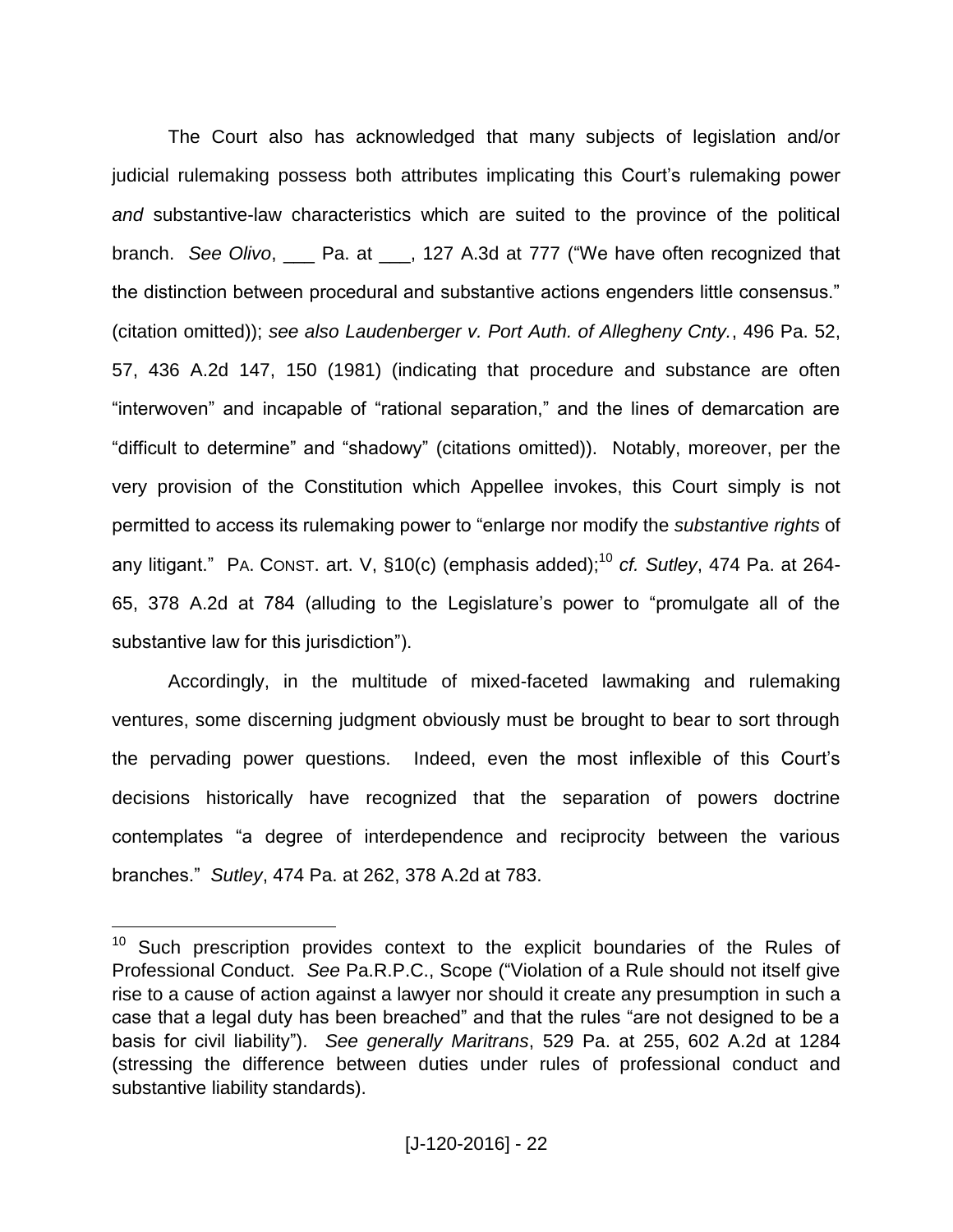With respect to the Dragonetti Act, notwithstanding the dictum from *Stone Crushed Partnership*, we agree with Appellants that the statute manifests a legislative purpose to compensate victims of frivolous and abusive litigation and, therefore, has a strong substantive, remedial thrust.<sup>11</sup> *See Dooner v. DiDonato*, 601 Pa. 209, 231, 971 A.2d 1187, 1201 (2009) (explaining that tort laws *"*necessarily perform an important *remedial role* in compensating victims of torts," albeit in the context of a common law tort (emphasis added)); *accord United States v. Burke*, 504 U.S. 229, 234, 112 S. Ct. 1867, 1871 (1992) ("Remedial principles . . . figure prominently in the definition and conceptualization of torts."). It is also important, in our estimation, that the law is of general application and is not specifically targeted to legal professionals. *See Maunus*, 518 Pa. at 600, 544 A.2d at 1328. 12

There is no question that the enactment has a punitive dynamic, since it authorizes the award of punitive damages "according to law," 42 Pa.C.S. §8353(6), and that it embodies disapprobation of a specified range of conduct by attorneys. Both of these aspects may bear closer review in future cases that are framed more narrowly.

<sup>&</sup>lt;sup>11</sup> Notably, this Court has previously recognized the Legislature's desire to supplant the substantive common law remedial scheme. *See, e.g.*, *Matter of Larsen,* 532 Pa. 326, 440, 616 A.2d 529, 587 (1992) ("[T]he common law tort of malicious prosecution has been codified and modified as a statutory cause of action.").

<sup>12</sup> Appellee references an opinion in support of affirmance from the *Gmerek* case as reflecting that the significance of broad scale application is limited to a particular factual paradigm. *See Gmerek*, 569 Pa. at 589, 807 A.2d at 818 (Zappala, C.J., Opinion in Support of Affirmance) (positing that *Maunus* "was limited to the situation presented therein, that being the imposition of regulations by an employer of an employee/attorney"). Although that opinion correctly described the context of *Maunus*, in our considered judgment the significance of whether substantive lawmaking is targeted to attorneys or has broader application transcends scenarios involving lawyeremployees.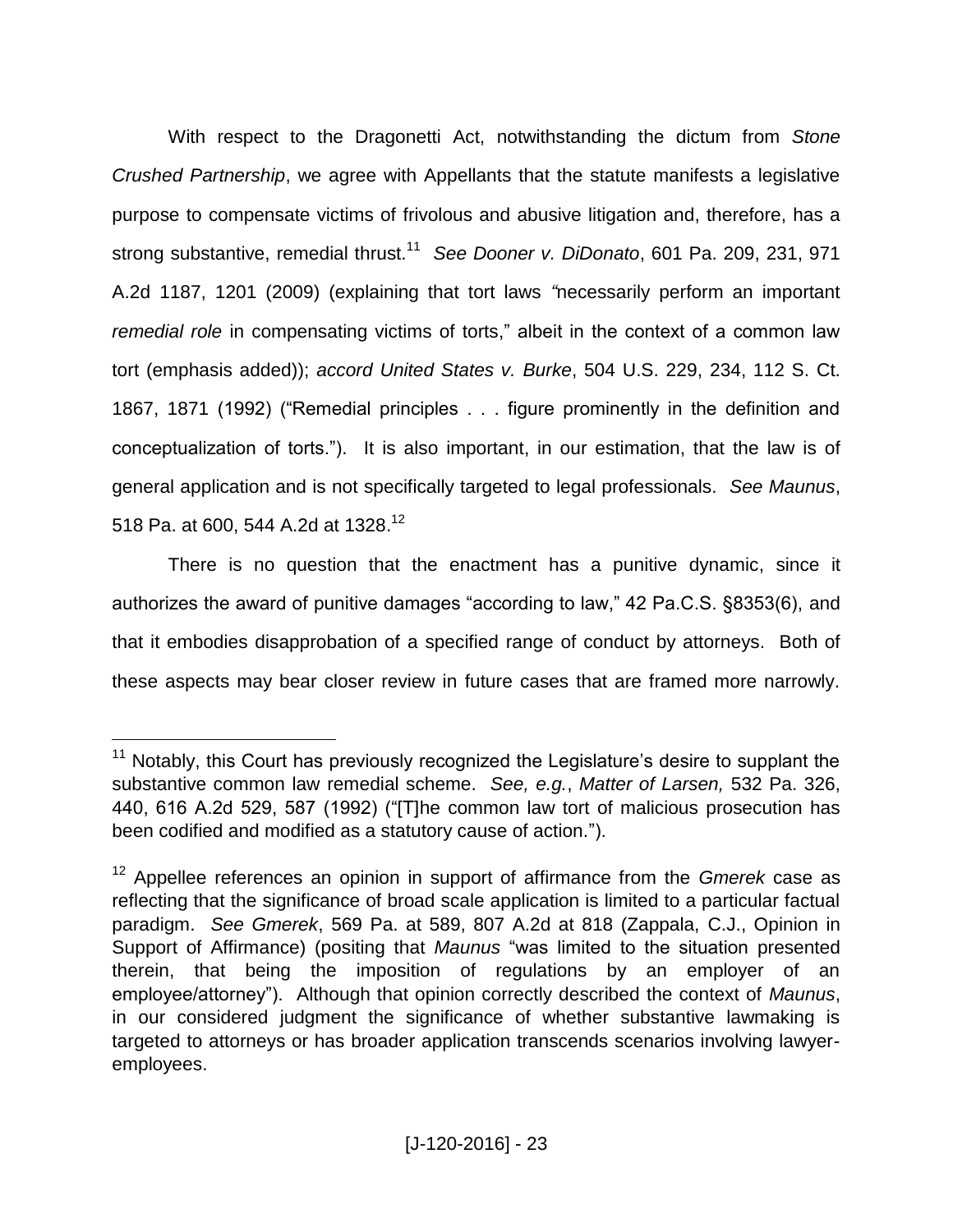For example, there may be an argument to be made that punitive damages awards should not be available against attorney-defendants in Dragonetti cases, given that this Court has specifically provided for sanctions to deter violations. *See* Pa.R.C.P. No. 1023.4(a)(1). And it may also be that, in an appropriate case, the Court might invoke Article V, Section 10(c) -- in a fashion more restrained than according blanket immunization to lawyers from the effects of a substantive-law statute -- to construe Dragonetti Act liability as unwarranted in instances in which a claim was pursued based on a good faith argument that the existing law should be changed. Potentially, the principle that statutes should be afforded a constitutional construction might come into play in such a case. *See* 1 Pa.C.S. §1922(3).

There is no directed challenge to the punitive damages aspect here, however, and no assertion that Appellee had been vying, in good faith, for a reversal of precedent when the underlying land-ownership litigation was commenced and pursued. Rather, a far broader lawyer-immunity focus has been engrafted onto this case.<sup>13</sup> Responding to the matter as so framed, we decline to recognize generalized attorney immunity from the substantive principles of tort law embodied in the Dragonetti Act. *Accord* Pa. R.C.P. No. 1023.1, Note (depicting the Dragonetti Act as providing "additional relief from dilatory or frivolous proceedings").

In this regard, this Court frequently acknowledges the Legislature's superior resources and institutional prerogative in making social policy judgments upon a developed analysis. *See generally Seebold v. Prison Health Servs., Inc.*, 618 Pa. 632, 652–54 & n.19, 57 A.3d 1232, 1245–46 & n.19 (2012). In exercising the common law

<sup>13</sup> *Cf.* Gillian E. Metzger, *Facial Challenges and Federalism*, 105 COLUM. L. REV. 873, 881 (2005) (observing that a litigant makes "a partial facial challenge" by arguing that "a statute is unconstitutional in a particular range of applications, even if not unconstitutional in all or most").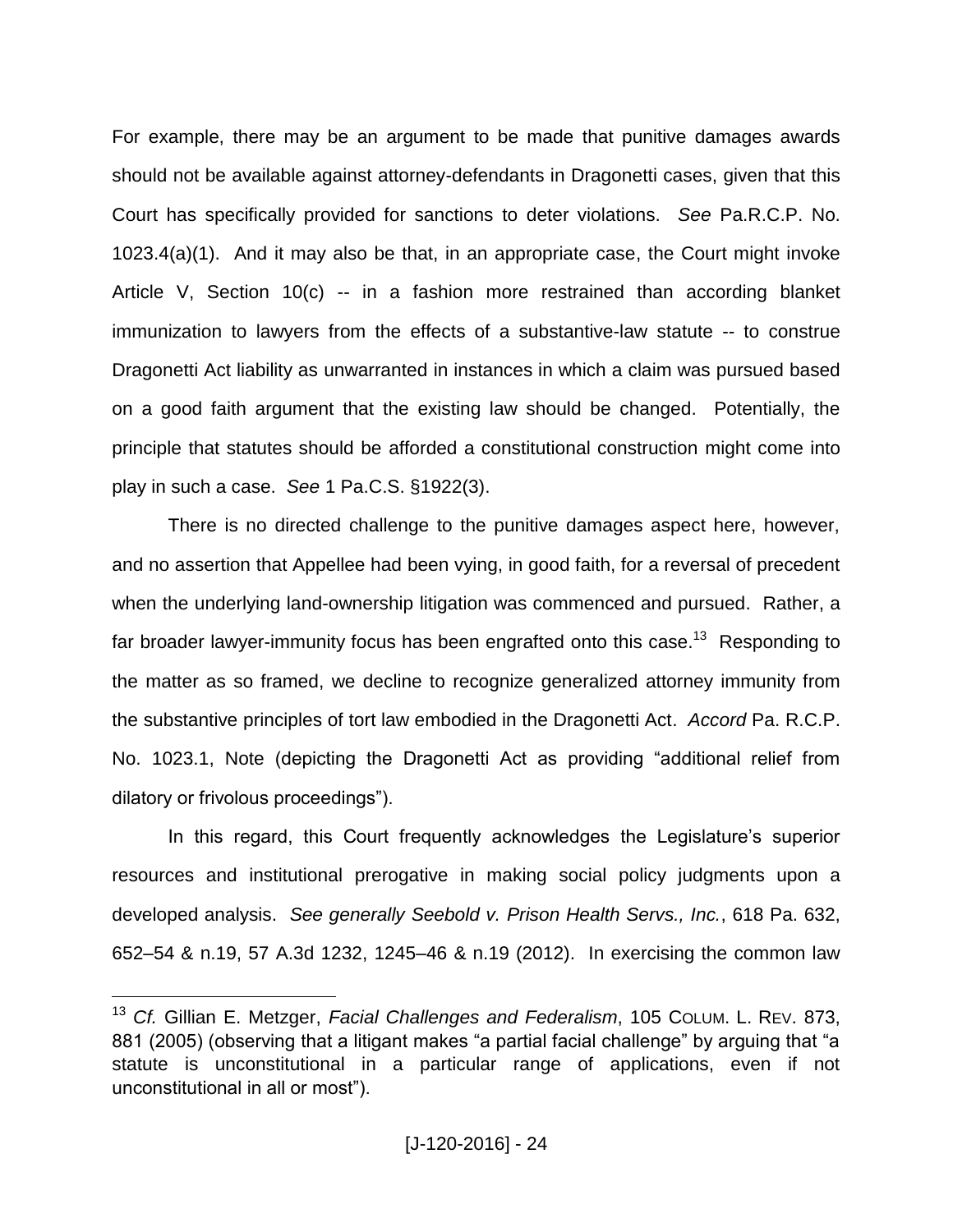decision-making function, this Court lacks the tools available to the Assembly -- such as investigations and the self-directed gathering of empirical evidence at public hearings - and is confined to the adversarial, record-based system of judicial adjudication. Accordingly, judges plainly stand at a disadvantage in the substantive lawmaking process, which also, quite frankly, is often steeped in difficult political judgments, including choices among vital competing interests.

Consistent with these observations, we find that the policy arguments of Appellee and his *amici* are better presented to the Legislature. While this Court clearly retains a residual, common law role in substantive lawmaking, the Court cedes such power when the Assembly chooses to exercise its own constitutional prerogative to enact substantive legislation. See, e.g., Sternlicht, 583 Pa. at 163, 876 A.2d at 912.<sup>14</sup> In relation to the prior decisions referenced by the litigants, the judicial philosophy of this opinion may differ from predecessor ones, but we find nothing in the precedent that precludes our present holding.

In conclusion, in our considered judgment, Appellee has failed to establish that the Dragonetti Act clearly and palpably violates the Pennsylvania Constitution, or that this Court should *per se* immunize attorneys, as attorneys, from the application of the substantive tort principles promulgated by the political branch in the Dragonetti Act.<sup>15</sup>

 $14$  In terms of the arguments pertaining to the legislative decision to adjust the liability standard to subsume gross negligence, this Court's rules are not intended as a safe harbor for attorneys who cause harm to others via such elevated heedlessness. Similarly, while the Rules of Professional Conduct may describe lawyers' ethical obligations in a more objective fashion than is reflected in the Dragonetti Act"s liability threshold, the interests of justice do not favor immunizing conduct undertaken with a subjectively wrongful state of mind. Indeed, the common law liability standard of malice certainly has subjective attributes.

 $15$  In light of our disposition, we need not address the Remedies Clause issue raised by Appellants" *amicus*, which, in any event, had not been presented by Appellants.